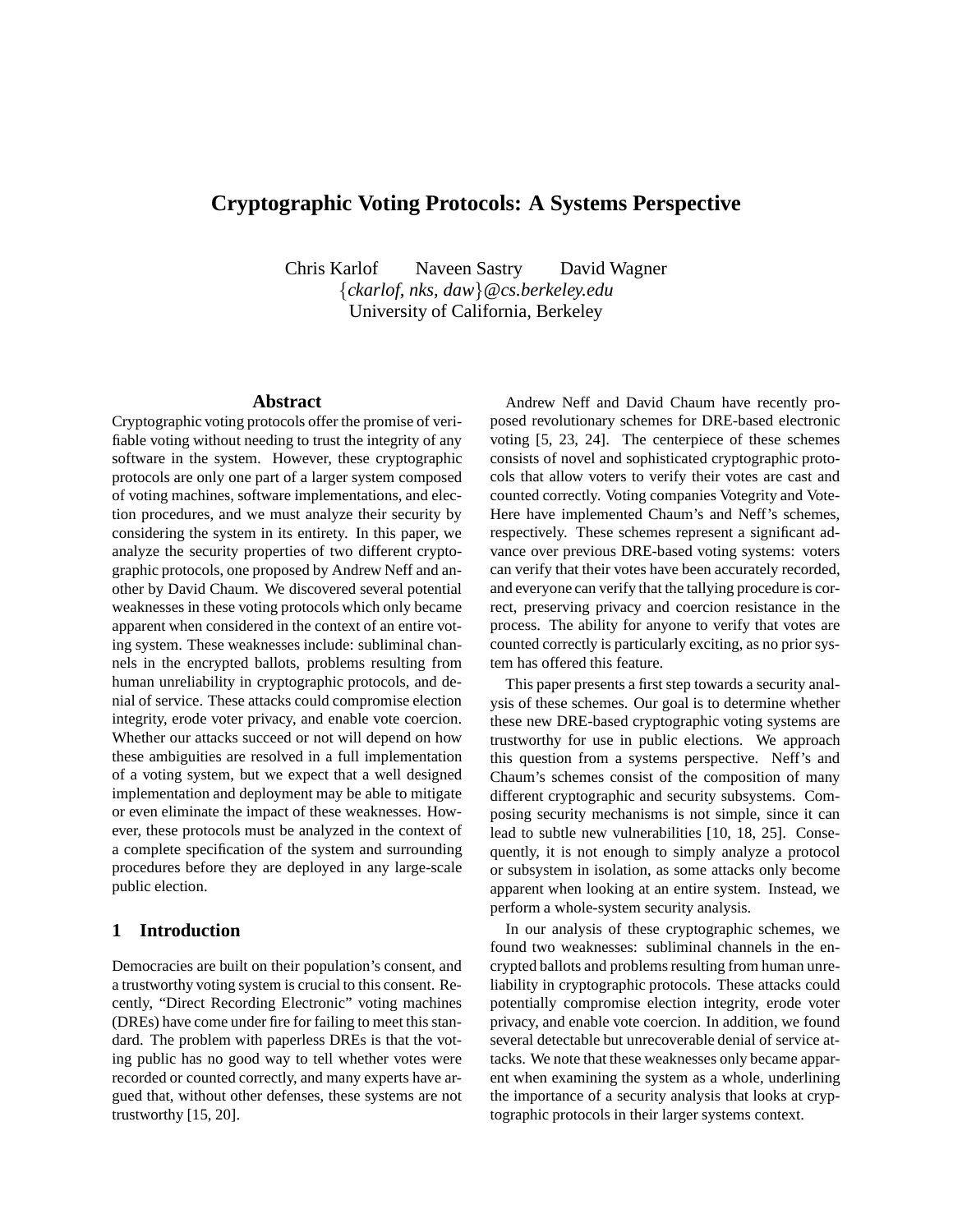| <b>Weakness</b>              | <b>Protocols</b> | <b>Threat Model</b>             | <b>Affects</b>             |
|------------------------------|------------------|---------------------------------|----------------------------|
| Random subliminal channels   | <b>Neff</b>      | Malicious DRE colluding with    | Voter privacy, coercion    |
|                              |                  | outsider                        | resistance                 |
| Semantic subliminal channels | Chaum            | Malicious DRE colluding with    | Voter privacy, coercion    |
|                              |                  | outsider                        | resistance                 |
| Message reordering attacks   | <b>Neff</b>      | Malicious DRE and human error   | Election integrity, public |
|                              |                  |                                 | verifiability              |
| Social engineering attacks   | Neff, Chaum      | Malicious DRE and human error   | Election integrity, public |
|                              |                  |                                 | verifiability              |
| Discarded receipts           | Neff, Chaum      | Malicious DRE or bulletin board | Election integrity         |
| Other human factor attacks   | Neff, Chaum      | <b>Malicious DRE</b>            | Ability of voter to prove  |
|                              |                  |                                 | DRE is cheating            |
| Denial of service attacks    | Neff, Chaum      | Malicious DRE or tallying soft- | Voter confidence, elec-    |
|                              |                  | ware                            | tion integrity             |

Table 1: Summary of weaknesses we found in Neff's and Chaum's voting schemes.

The true severity of the weaknesses depends on how these schemes are finally implemented. During our security analysis, one challenge we had to deal with was the lack of a complete system to analyze. Although Neff and Chaum present fully specified cryptographic protocols, many implementation details—such as human interfaces, systems design, and election procedures—are not available for analysis. Given the underspecification, it is impossible to predict with any confidence what the practical impact of these weaknesses may be. Consequently, we are not yet ready to endorse these systems for widespread use in public elections. Still, we expect that it may be possible to mitigate some of these risks with procedural or technical defenses, and we present countermeasures for some of the weaknesses we found and identify some areas where further research is needed. Our results are summarized in Table 1.

## **2 Preliminaries**

David Chaum and Andrew Neff have each proposed a cryptographic voting protocol for use in DRE machines [4, 5, 23, 24, 29]. Although these protocols differ in the details of their operation, they are structurally similar. Both protocols consist of four stages: *election initialization*, *ballot preparation*, *ballot tabulation*, and *election verification*.

Before the election, we select a set of *election trustees* with competing interests, chosen such that it is unlikely that all trustees will collude. During election initialization, the trustees interact amongst themselves before the election to choose parameters and produce key material used throughout the protocol. The trustees should represent a broad set of interest groups and governmental agencies to guarantee sufficient separation of privilege and discourage collusion among the trustees.

Ballot preparation begins when a voter visits a polling station to cast her vote on election day, and ends when that ballot is cast. To cast her vote, the voter interacts with a DRE machine in a private voting booth to select her ballot choices. The DRE then produces an electronic ballot representing the voter's choices and posts this to a public bulletin board. This public bulletin board serves as the ballot box. At the same time, the DRE interacts with the voter to provide a *receipt*. Receipts are designed to resist vote buying and coercion, and do not allow the voter to prove to a third party how she voted. Also, each voter's ballot is assigned a unique *ballot sequence number* (BSN). BSNs ease auditing and verification procedures, without compromising voter privacy.

After all ballots have been posted to the bulletin board, the ballot tabulation stage begins. In ballot tabulation, the election trustees execute a publicly verifiable multistage mix net, where each trustee privately executes a particular stage of the mix net [12, 24]. To maintain anonymity, the trustees strip each ballot of its BSN before it enters the mix net. Each stage of the mix net takes as input a set of encrypted ballots, partially decrypts or re-encrypts them (depending on the style of mix net), and randomly permutes them. The final result of the mix net is a set of plaintext ballots which can be publicly counted but which cannot be linked to the encrypted ballots or to voter identities. In cryptographic voting protocols, the mix net is designed to be universally verifiable: the trustee provides a proof which any observer can use to confirm that the protocol has been followed correctly. This means a corrupt trustee cannot surreptitiously add, delete, or alter ballots.

At various points during this process, voters and observers may engage in election verification. After her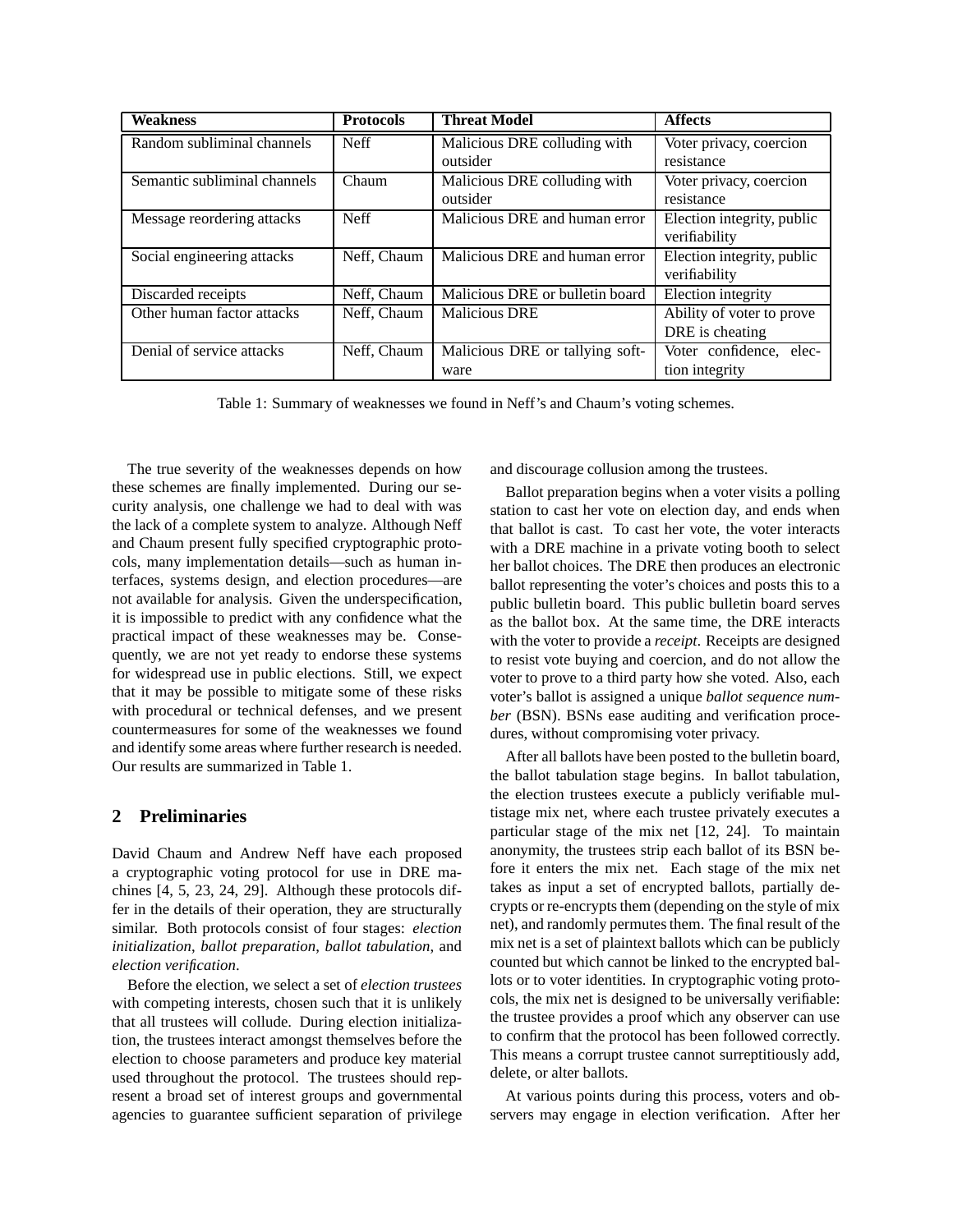ballot has been recorded on the public bulletin board, the voter may use her receipt to verify her vote was cast as intended and will be accurately represented in the election results. Note that the receipt does not serve as an official record of the voter's selections; it is only intended for convincing the voter that her ballot was cast correctly. Election observers (e.g., the League of Women Voters) can verify certain properties about ballots on the public bulletin board, such as, that all ballots are well-formed or that the mix net procedure was performed correctly.

Both the Chaum and Neff protocols require DREs to contain special printing devices for providing receipts. The security requirements for the printer are: 1) the voter can inspect its output, and 2) neither the DRE nor the printer can erase, change, or overwrite anything already printed without the voter immediately detecting it. There are some differences in the tasks these devices perform and additional security requirements they must meet, which we will discuss later.

## **2.1 Security Goals**

Neff's and Chaum's voting schemes strive to achieve the following goals:

- **Cast-as-intended:** A voter's ballot on the bulletin board should accurately represent her choices.
- **Counted-as-cast:** The final tally should be an accurate count of the ballots on the bulletin board.
- **Verifiability:** The previous two properties should be verifiable. *Verifiably cast-as-intended* means each voter should be able to verify her ballot on the bulletin board accurately represents the vote she cast. *Verifiably counted-as-cast* means everyone should be able to verify that the final tally is an accurate count of the ballots contained on the bulletin board.
- **One voter/one vote:** Ballots on the bulletin board should exactly represent the votes cast by legitimate voters. Malicious parties should not be able to add, duplicate, or delete ballots.
- **Coercion resistance:** A voter should not be able to prove how she voted to a third party not present in the voting booth.

**Privacy:** Ballots should be secret.

### **2.2 Threat Models**

We must consider a strong threat model for voting protocols. In national elections, billions of dollars are at stake, and even in local elections, controlling the appropriation of municipal funding in a large city can be sufficient motivation to compromise significant portions of the election system [14]. We consider threats from three separate sources: DREs, talliers, and outside coercive parties. To make matters worse, malicious parties might collude together. For example, malicious DREs might collude with outside coercers to buy votes.

Malicious DREs can take many forms [3]. A programmer at the manufacturer could insert Trojan code, or a night janitor at the polling station could install malicious code the night before the election. We must assume malicious DREs behave arbitrarily. Verification of all the DRE software in an election is hard, and one goal of Neff's and Chaum's schemes is to eliminate the need to verify that the DRE software is free from Trojan horses.

We also must consider malicious parties in the tallying process, such as a malicious bulletin board or malicious trustees. These parties wield significant power, and can cause large problems if they are malicious. For example, if the bulletin board is malicious, it can erase all the ballots. If all the software used by the trustees is malicious, it could erase the private portions of the trustees' keys, making ballot decryption impossible.

To evaluate a voting system's coercion resistance, we must consider outside coercive parties colluding with malicious voters. We assume the coercer is not present in the voting booth. Attacks where the coercer is physically present are outside the scope of voting protocols and can only be countered with physical security mechanisms. Similarly, attacks where a voter records her actions in the poll booth (e.g., with a video or cell phone camera) are also outside the scope of voting protocols, and we do not consider them here.

Finally, we must consider honest but unreliable participants. For example, voters and poll workers might not fully understand the voting technology or utilize its verification properties, and a malicious party might be able to take advantage of this ignorance, apathy, or fallibility to affect the outcome of the election.

### **3 Two Voting Protocols**

In this section, we describe Neff's and Chaum's voting protocols in detail.

### **3.1 Neff's Scheme**

Andrew Neff has proposed a publicly verifiable cryptographic voting protocol for use in DREs [23, 24]. During election initialization, the trustees perform a distributed key generation protocol to compute a master public key; decryption will only be possible through the cooperation of all trustees in a threshold decryption operation. Also,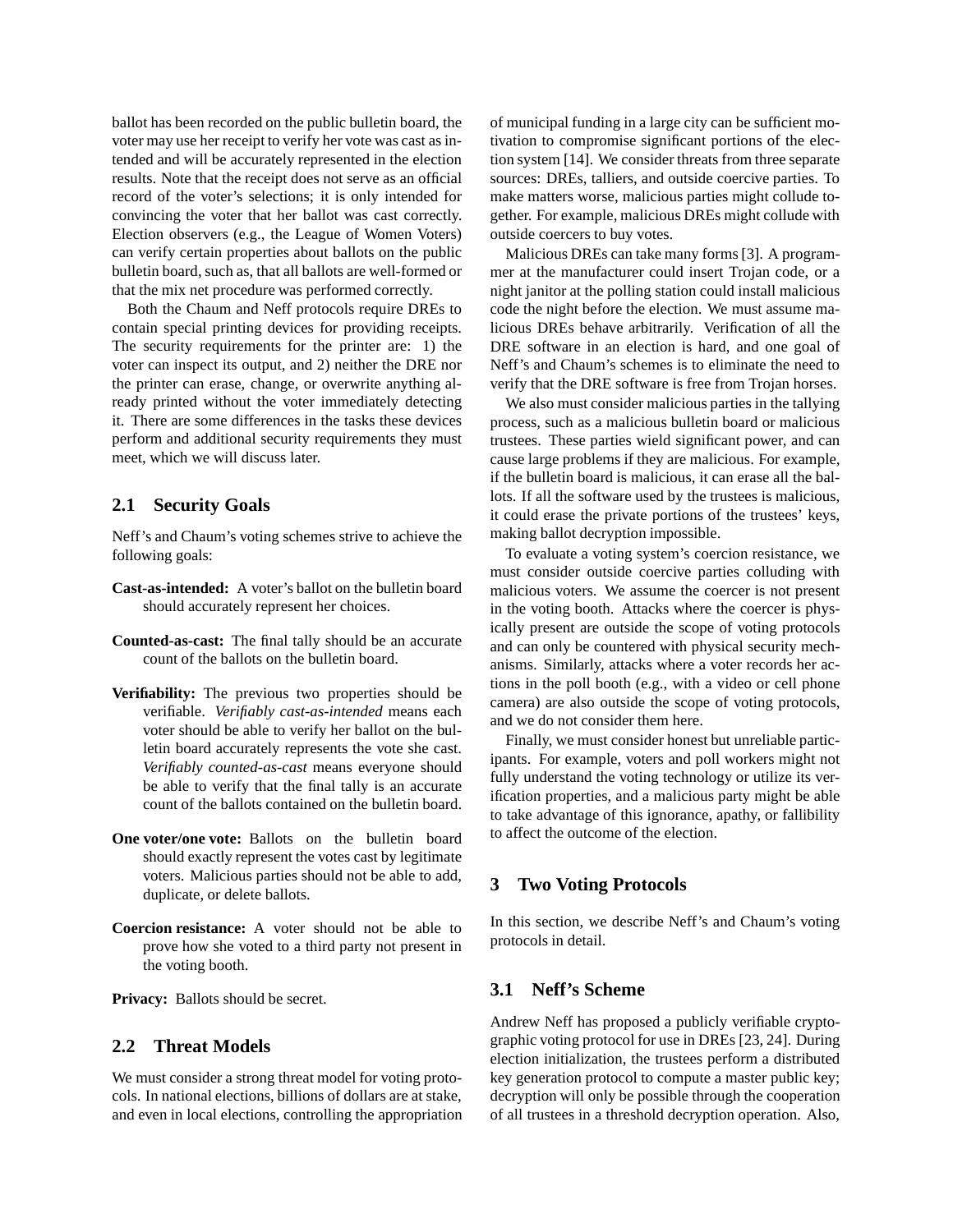

Figure 1: This is an example of a detailed receipt for Neff's scheme, taken from the VoteHere website, http://www.votehere.com.

there is a security parameter  $\ell$ . A DRE can surreptitiously cheat with a probability of  $2^{-\ell}$ . Neff suggests  $10 < \ell < 15$ .

Neff's scheme is easily extensible to elections with multiple races, but for the sake of simplicity assume there is a single race with candidates  $C_1, \ldots, C_n$ . After a voter communicates her choice  $C_i$  to the DRE, the DRE constructs an encrypted electronic ballot representing her choice and commits to it. Each ballot is assigned a unique BSN. The voter is then given the option of interacting with the DRE further to obtain a receipt. In Figure 1, we show an example of a receipt taken from the VoteHere website. This receipt enables the voter to verify with high probability that her vote is accurately represented in the tallying process.

After the voter communicates her intended choice  $C_i$ to the DRE, it constructs a *verifiable choice* (VC) for  $C_i$ . A VC is essentially an encrypted electronic ballot representing the voter's choice  $C_i$  (see Figure 2). A VC is a  $n \times \ell$  matrix of *ballot mark pairs* (BMPs), one row per candidate (recall that  $\ell$  is a security parameter). Each BMP is a pair of El Gamal ciphertexts. Each ciphertext is an encryption of 0 or 1 under the trustees' joint public key, written  $\vert 0 \vert \text{or} \vert 1 \vert$  for short. Thus, each BMP is a pair  $b_1 \mid b_2$ , an encryption of  $(b_1, b_2)$ .

The format of the plaintexts in the BMPs differs between the row corresponding to the chosen candidate  $C_i$  $(i.e., row i)$  and the other ("unchosen") rows. Every BMP in row i should take the form  $\left| 0 \right| \left| 0 \right|$  or  $\left| 1 \right| \left| 1 \right|$ . In contrast, the BMPs in the unchosen rows should be of the form  $\vert 0 \vert \vert 1 \vert$  or  $\vert 1 \vert \vert 0 \vert$ . Any other configuration is an



Figure 2: A verifiable choice (VC) in Neff's scheme.  $\lfloor b \rfloor$ represents an encryption of bit b. This VC represents a choice of candidate  $C_2$ . Note the second row contains encryptions of  $(0, 0)$  and  $(1, 1)$ , and the unchosen rows contain encryptions of  $(0, 1)$  and  $(1, 0)$ .

indication of a cheating or malfunctioning DRE. More precisely, there is a  $n \times \ell$  matrix x so that the k-th BMP in unchosen row j is  $x_{j,k}$   $\sim x_{j,k}$ , and the k-th BMP in the choice row i is  $\boxed{x_{i,k}}$   $\boxed{x_{i,k}}$ 

Consider the idealized scenario where all DREs are honest. The trustees can tally the votes by decrypting each ballot and looking for the one row consisting of  $(0, 0)$  and  $(1, 1)$  plaintexts. If decrypted row i consists of  $(0, 0)$  and  $(1, 1)$  pairs, then the trustees count the ballot as a vote for candidate  $C_i$ .<sup>1</sup>

In the real world, we must consider cheating DREs. Up to this point in the protocol, the DRE has constructed a VC supposedly representing the voter's choice  $C_i$ , but the voter has no assurance this VC accurately represents her vote. How can we detect a dishonest DRE?

Neff's scheme prints the pair  $(BSN, hash(VC))$  on the receipt and then splits verification into two parts: 1) at the polling booth, the DRE will provide an interactive proof of correct construction of the VC to the voter; 2) later, the voter can compare her receipt to what is posted on the bulletin board to verify that her ballot will be properly counted. At a minimum, this interactive protocol should convince the voter that row  $i$  (corresponding to her intended selection) does indeed contain a set of BMPs that will be interpreted during tallying as a vote for  $C_i$ , or in other words, each BMP in her chosen row is of the form  $\begin{bmatrix} b \end{bmatrix}$  b. Neff introduces a simple protocol for this: for each such BMP, the DRE provides a *pledge* bit p; then the voter randomly selects the left or right position and asks the DRE to provide a proof that the ciphertext in that position indeed decrypts to  $p$ ; and the DRE does so by revealing the randomness used in the encryption. Here we are viewing the ciphertext  $\boxed{b}$  as a commitment

 $1$ This is a simplified view of how the trustees tally votes in Neff's scheme, but it captures the main idea.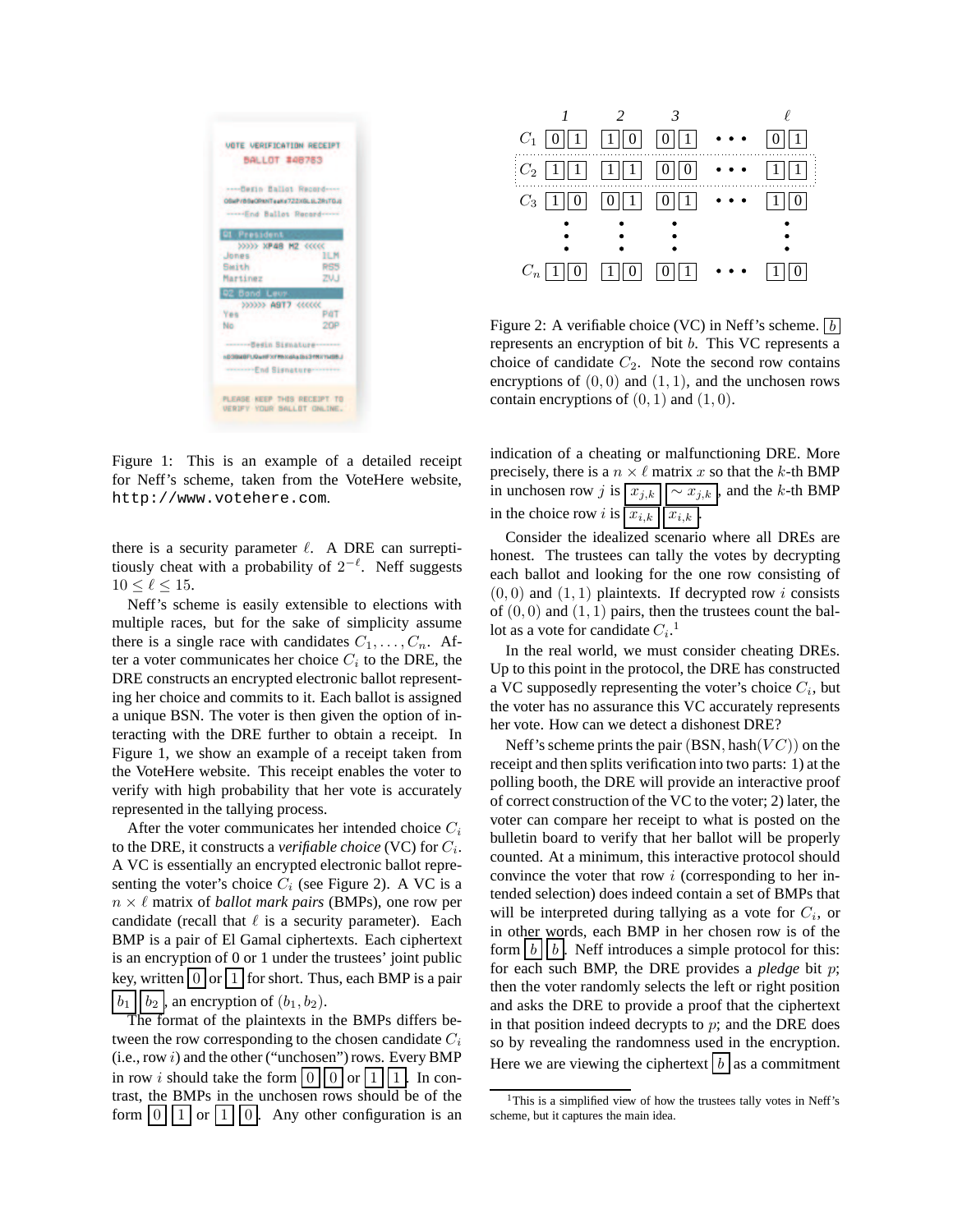

Figure 3: An opened verifiable choice (OVC) in Neff's scheme.  $\boxed{b}$  represents an encryption of bit b, and  $\boxed{b}$  represents an opened encryption of bit b. An opened encryption of b contains both b and the randomness  $\omega$  used to encrypt b in the VC.

to b, and  $\lfloor b \rfloor$  is *opened* by revealing b along with the randomness used during encryption. If this BMP has been correctly formed as  $\mid b \mid \mid b \mid$ , the DRE can always convince the voter by using the value  $b$  as a pledge; however, if the BMP contains either  $|0| |1|$  or  $|1| |0|$ , the voter has a  $\frac{1}{2}$  probability of detecting this. By repeating the protocol for each of the  $\ell$  BMPs in row i, the probability that a malformed row escapes detection is reduced to  $(\frac{1}{2})^{\ell}$ . The role of the interactive protocol is to ensure that the receipt will be convincing for the person who was in the voting booth but useless to anyone else.

In practice, it is unrealistic to assume the average voter will be able to parse the VC and carry out this protocol unassisted within the polling station. Instead, Neff's scheme enables the voter to execute it later with the assistance of a trusted software program. The DRE first prints the pledges on the receipt, and then receives and prints the voter's challenge. The challenge  $c_i$  for the row i is represented as a bit string where the  $k$ -th bit equal to 0 means open the left element of the k-th BMP and 1 means open the right element.

The DRE then constructs an *opened verifiable choice* (OVC) according to the voter's challenge and submits it to the bulletin board. In Figure 3, we show an example of an OVC constructed from the VC in Figure 2. We represent an opened encryption of bit  $b$  in an half-opened BMP by  $(b)$ . In the OVC, the opened BMPs in row *i* are opened according to  $c_i$ , so that each half-opened BMP contains a pair of the form  $\widehat{b}$   $\boxed{b'}$  (if  $c_{i,k} = 0$ ) or  $\boxed{b}$   $\boxed{b'}$ (if  $c_{i,k} = 1$ ). To ensure that the OVC does not reveal which candidate was selected, the BMPs in the unchosen rows are also half-opened. In unchosen row  $j$ , the DRE selects an  $\ell$ -bit challenge  $c_j$  uniformly at random and then opens this row according to  $c_j$ . Thus, an OVC consists of an  $n \times \ell$  matrix of half-opened BMPs. Consequently, the usual invocation of the receipt formation protocol is as follows:

| 1. Voter $\rightarrow$ DRE :    | İ.                         |
|---------------------------------|----------------------------|
| 2. DRE $\rightarrow$ Printer :  | BSN, hash $(VC)$           |
| 3. DRE $\rightarrow$ Printer :  | $commit(p_1, \ldots, p_n)$ |
| 4. Voter $\rightarrow$ DRE :    | $c_i$                      |
| 5. DRE $\rightarrow$ Printer :  | $c_1,\ldots,c_n$           |
| 6. DRE $\rightarrow$ B. Board : | OVC                        |

Here we define  $p_{i,k} = x_{i,k}$  and  $p_{j,k} = x_{j,k} \oplus c_{j,k}$  ( $j \neq i$ ). While at the voting booth, the voter only has to check that the challenge  $c_i$  she specified does indeed appear on the printed receipt in the  $i$ -th position (i.e., next to the name of her selected candidate). Later, the voter can check that the OVC printed in step 5 does appear on the bulletin board and matches the hash printed in step 2 (and that the candidates' names are printed in the correct order), and that the OVC contains valid openings of all the values pledged to in step 3 in the locations indicated by the challenges printed in step 5. Note that the VC can be reconstructed from the OVC, so there is no need to print the VC on the receipt or to post it on the bulletin board.

To prevent vote buying and coercion, the voter is optionally allowed to specify challenges for the unchosen rows between steps 2 and 3, overriding the DRE's default random selection of  $c_j$  ( $j \neq i$ ). If this were omitted, a vote buyer could tell the voter in advance to vote for candidate  $C_i$  and to use some fixed value for the challenge  $c_i$ , and the voter could later prove how she voted by presenting a receipt with this prespecified value appearing as the  $i$ -th challenge.

After the election is closed, the trustees apply a universally verifiable mix net to the collection of posted ballots. Neff has designed a mix net for El Gamal pairs [21, 24], and it is used here.

In VoteHere's implementation of Neff's scheme, voters are given the option of taking either a *detailed* or *basic* receipt. The detailed receipt contains all the information described in this section (Figure 1), but a basic receipt contains only the pair (BSN, hash $(VC)$ ). This decision is made separately for each race on a ballot, and for each race that a voter selects a detailed receipt she must independently choose the choice and unchosen challenges for that race.

A basic receipt affords a voter only limited verification capabilities. Since a basic receipt foregoes the pledge/challenge stage of Neff's scheme, a voter cannot verify her ballot was recorded accurately. However, a basic receipt does have some value. It enables the voter to verify that the ballot the DRE committed to in the poll booth is the same one that appears on the bulletin board. Since the DRE must commit to the VC before it knows whether the voter wants a detailed or basic receipt, a DRE committing a VC that does not accurately represent the voter's selection is risking detection if the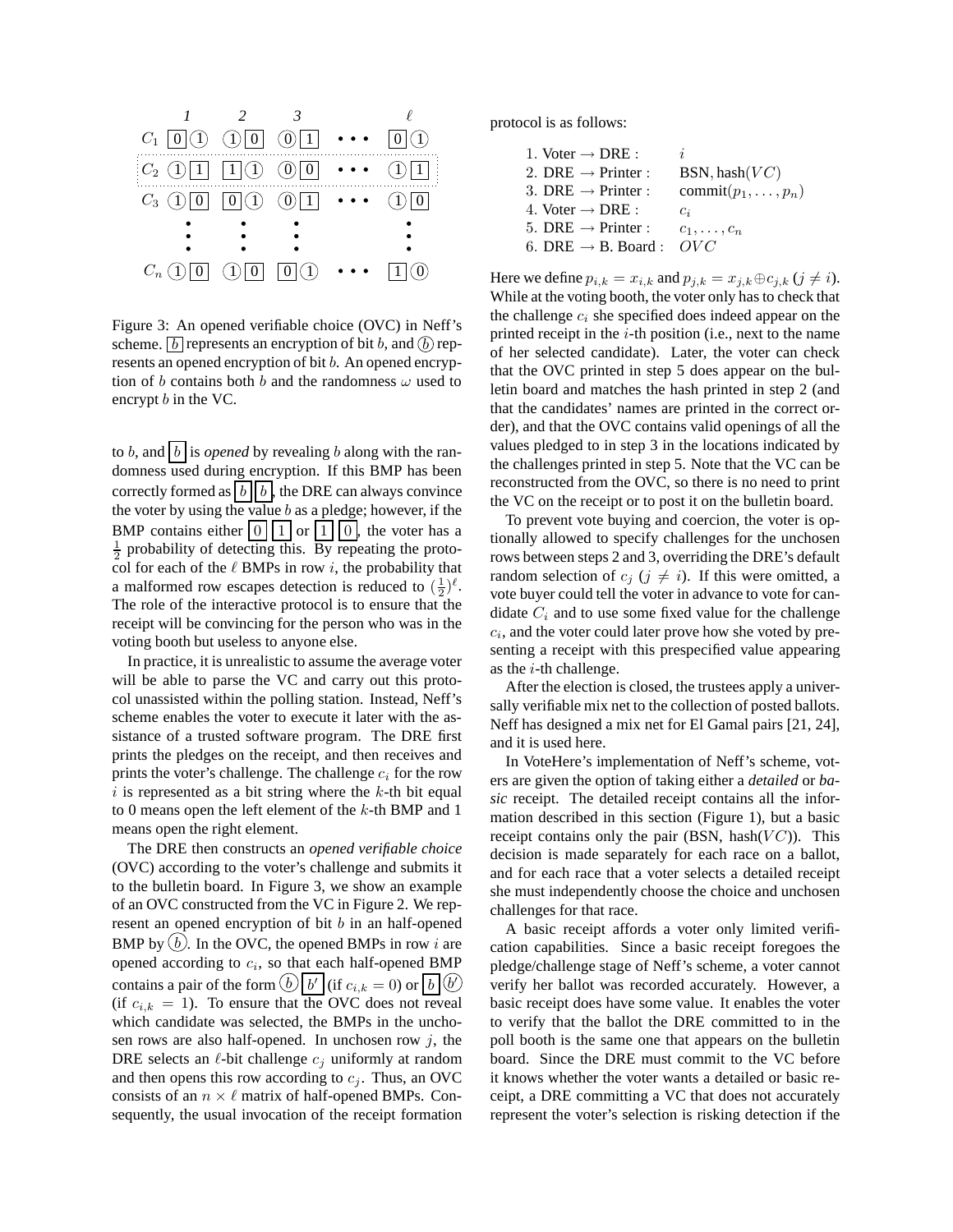| 1. Voter $\rightarrow$ DRE :                       | i.                                                          |
|----------------------------------------------------|-------------------------------------------------------------|
| 2. DRE $\rightarrow$ Printer :                     | BSN, hash $(VC)$                                            |
| 3. DRE $\rightarrow$ Voter :                       | basic or detailed?                                          |
| 4. Voter $\rightarrow$ DRE :                       | r, where $r \in \{\text{basic}, \text{detailed}\}\$         |
|                                                    | 5a. DRE $\rightarrow$ Printer : commit $(p_1, \ldots, p_n)$ |
| 5 <i>b</i> . Voter $\rightarrow$ DRE :             | $c_i$                                                       |
| 5c. DRE $\rightarrow$ Printer : $c_1, \ldots, c_n$ |                                                             |
| 6. DRE $\rightarrow$ B. Board : OVC                |                                                             |

Figure 4: Summary of receipt generation in Neff's scheme with the option of basic or detailed receipts. Steps 5a, 5b, and 5c happen only if  $r =$  detailed.



Figure 5: Representation of the printed ballot and transparencies. The top two images show the ballot as well as a zoomed in portion of the two overlayed transparencies portrayed below.

voter chooses a detailed receipt. The receipt protocol augmented with this additional choice is summarized in Figure 4.

## **3.2 Chaum's Visual Crypto Scheme**

David Chaum uses a two-layer receipt based on transparent sheets for his verifiable voting scheme [4, 5, 29]. A voter interacts with a DRE machine to generate a ballot image  $B$  that represents the voter's choices. The DRE then prints a special image on each transparency layer. The ballot bitmaps are constructed so that overlaying the top and bottom transparencies  $(T \text{ and } B)$  reveals the voter's original ballot image. On its own, however, each

| <b>Encoding for Transparency</b> |                                                                                                              |                                                     |
|----------------------------------|--------------------------------------------------------------------------------------------------------------|-----------------------------------------------------|
| <b>Encoding for Overlay</b>      |                                                                                                              | $\alpha$                                            |
|                                  |                                                                                                              |                                                     |
| $\oplus_v$ Truth Table           |                                                                                                              | $\blacksquare \oplus_v \blacksquare = \blacksquare$ |
|                                  | $0 \oplus_v 1 = \hat{1}$<br>$0 \oplus_v 0 = \hat{0}$<br>$1 \oplus_v 1 = \hat{0}$<br>$1 \oplus_v 0 = \hat{1}$ | $\blacksquare \oplus_v \blacksquare = \blacksquare$ |
|                                  |                                                                                                              | $\blacksquare \oplus_v \blacksquare = \blacksquare$ |
|                                  |                                                                                                              |                                                     |

Figure 6: Visual Cryptography. A printed pixel on a single transparency has a value in  $\{0, 1\}$ , encoded as shown in the first row. We apply the visual xor operator  $\oplus_v$ by stacking two transparencies so that light can shine through areas where the subpixels are clear. The pixels in the overlay take values from  $\{0, 1\}$ . The bottom table shows the truth table for the visual xor operator and its parallels to the binary xor operator.

layer is indistinguishable from a random dot image and therefore reveals nothing about the voter's choices (see Figure 5).

The DRE prints cryptographic material on each layer so that the trustees can recover the original ballot image during the tabulation phase. The voter selects either the top or bottom layer, and keeps it as her receipt. A copy of the retained layer is posted on the bulletin board, and the other layer is destroyed. The voter can later verify the integrity of their receipt by checking that it appears on the bulletin board and that the cryptographic material is well formed.

Visual cryptography exploits the physical properties of transparencies to allow humans to compute the xor of two quantities without relying on untrusted software. Each transparency is composed of a uniform grid of *pixels*. Pixels are square and take values in {0, 1}. We print  $\Box$  for a 0-valued pixel and  $\Box$  for a 1-valued pixel. We refer to each of the four smaller squares within a pixel as *subpixels*. Overlaying two transparencies allows light to shine through only in locations where both subpixels are clear, and the above encoding exploits this so that overlaying performs a sort of xor operation. Pixels in the overlay take values in  $\{\hat{0}, \hat{1}\}$ . Pixels in the overlay have a different appearance than those in the individual transparency layer:  $\hat{0}$  appears as  $\Box$  or  $\Box$ , while  $\hat{1}$  appears as . Using  $\oplus_v$  to represent the visual overlay operation, we see that  $0 \oplus_v 0 = 0$ ,  $0 \oplus_v 1 = 1$ , and in general if  $a \oplus b = c$  then  $a \oplus v = \hat{c}$  (see Figure 6).

Chaum's protocol satisfies three properties:

1. **Visual Check:** Given the desired ballot image  $B$ , the DRE must produce two transparencies  $T$  and B so that  $T \oplus_v B = \mathcal{B}$ . This property allows the voter to verify the correct formation of the two transparencies.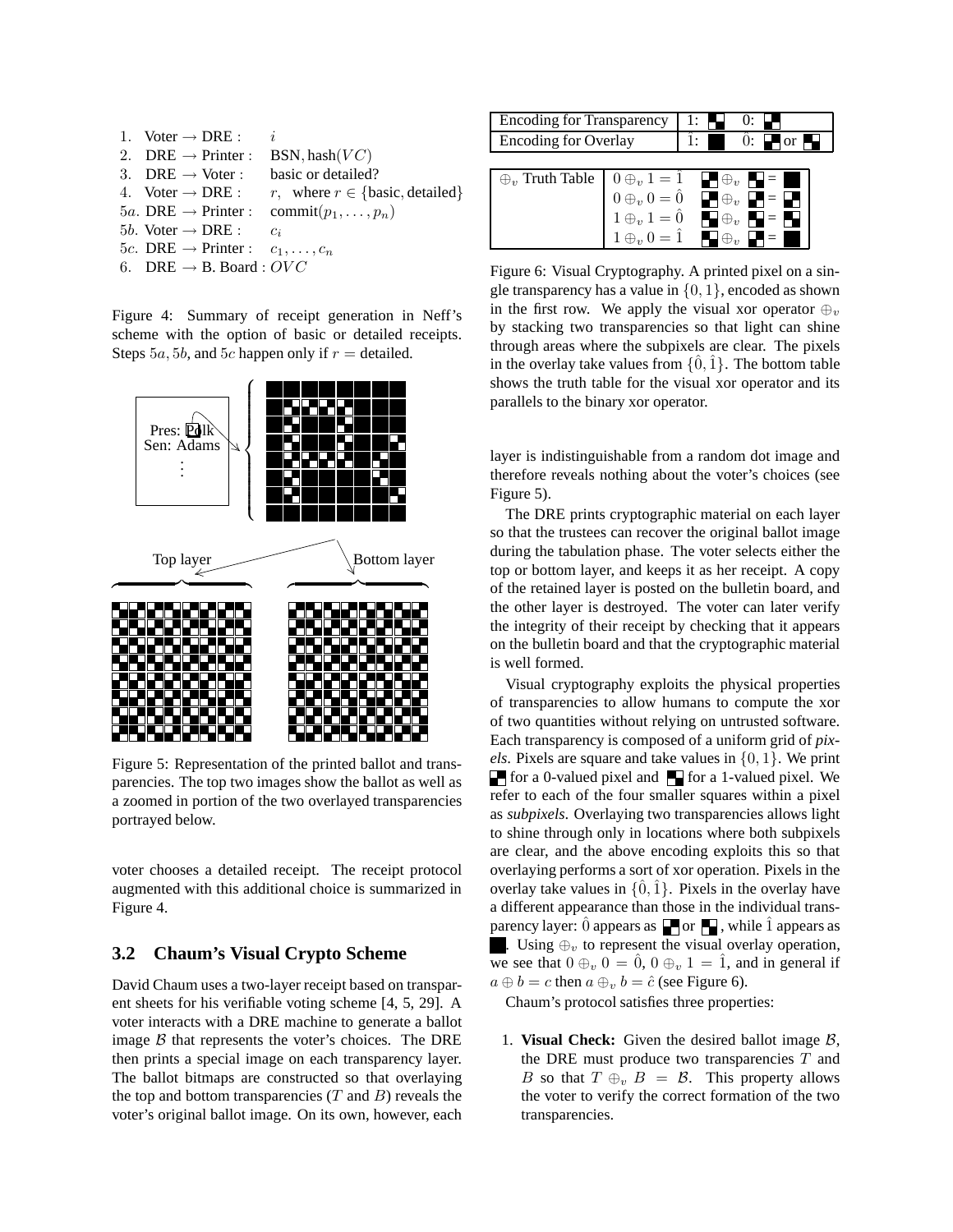- 2. **Recovery:** Given a single transparency T or B and the trustee keys, it must be possible to recover the original ballot image B.
- 3. **Integrity:**  $T$  and  $B$  contain a commitment. There is a way to open  $T$  or  $B$  and to verify the opening so that for all other top and bottom pairs  $T'$  and  $B'$ such that  $T' \oplus_v B' \approx B$  and  $T'$  (or  $B'$ ) does not decrypt to B, then  $B'$  (or  $T'$ ) is unopenable. In other words, for a pair of transparencies that overlay to form  $\beta$  (or a close enough approximation for the voter to accept it as  $B$ ), the DRE should only be able to generate a witness for a transparency if the other transparency decrypts to B.

We will consider each pixel to have a type  $\in \{ |P| \}$  $E \nvert$  in addition to its value  $\in \{0, 1\}$ . The pixel's type will determine how we compute the value. We label pixels on the transparency so that no pixels of the same type are adjacent to each other, forming a repeating grid of alternating pixel types. Additionally, when the two transparencies are stacked, we require that  $|P|$ -pixels are only atop  $E$  -pixels and  $E$  -pixels are only atop  $P$ . pixels. The upper left corner of the top transparency  $\frac{E[PI]E}{E[PI]E}$  and the upper left corner of the bottom transparency looks like: **EFRIE The**  $\boxed{P}$ -pixels in a layer come from a pseudorandom stream. The stream is composed of n separate streams, one from each trustee. Each of these trustee streams is based on the trustee number and the voter's BSN; the seed will be encrypted using each trustee's public key requiring the trustee to participate in the decryption process. The value of the  $E$  -pixel is set so that overlaying it with the corresponding  $|P|$ . pixel in the other layer yields a ballot pixel. An  $E$  -pixel alone reveals no information: it is the xor of a  $P \nvert p$  -pixel and the ballot image.

#### **3.2.1 Details on Transparency Formation**

Next, we present the details on transparency formation for the interested reader. This section may be safely skipped on first reading.

The pseudorandom stream for a given transparency is composed of  $n$  pseudorandom streams, each of which is seeded by a different value. For each of the top and bottom transparencies, there is one stream per trustee. The  $i^{\text{th}}$  trustee's seed for the top is

$$
st_i \triangleq h(\text{sign}_{k_t}(\text{BSN}), i)
$$
 (1)

where BSN represents the unique ballot sequence number assigned to the voter and  $\mathrm{sign}_{k_t}(\cdot)$  is a signature using  $k_t$ , a key specific to the DRE, and  $h(\cdot)$  is a hash function. The  $i<sup>th</sup>$  trustee's seed for the bottom is

$$
sb_i \triangleq h(\text{sign}_{k_b}(\text{BSN}), i) \tag{2}
$$

The hash expansion function  $h'(\cdot)$  is used to generate the trustee stream. Trustee streams are xored together to produce the pseudorandom stream for the top layer:

$$
PT \triangleq \bigoplus_{i=1}^{n} h'(st_i)
$$
 (3)

The corresponding bottom stream uses the bottom seeds:

$$
PB \triangleq \bigoplus_{i=1}^{n} h'(sb_i) \tag{4}
$$

We can now define each pixel's value. We view the ballot as a stream of pixels  $\mathcal{B}$ , and  $\mathcal{B}[i]$  denotes the  $i^{\text{th}}$ pixel. A  $\left| P \right|$ -pixel i on the top transparency is assigned the value  $PT[i]$ . The  $E$ -pixel i on the bottom transparency is defined to have value  $PT[i] \oplus B[i]$ . When viewing the two transparencies in alignment, then, the voter sees the original ballot stream B because  $PT[i] \oplus_v$  $(PT[i] \oplus \mathcal{B}[i]) = PT[i] \oplus (PT[i] \oplus \mathcal{B}[i]) = \mathcal{B}[i]$ . When taken alone, neither transparency reveals any information since each pixel is either pseudorandomly generated or the xor of a pseudorandom quantity and the original ballot.

After constructing the two layers, the DRE appends an onion encryption of the seeds so the trustees can jointly recover PT or PB. The DRE adds

$$
DB \triangleq e_{k_n}(sb_n||e_{k_{n-1}}(\dots||e_{k_2}(sb_2||e_{k_1}(sb_1))))
$$
  

$$
DT \triangleq e_{k_n}(st_n||e_{k_{n-1}}(\dots||e_{k_2}(st_2||e_{k_1}(st_1))))
$$
 (5)

to each transparency.  $DT$  and  $DB$  are known as dolls.  $e_{k_i}(\cdot)$  is a public-key encryption function that uses the  $i^{\text{th}}$ trustee's public key,  $k_i$ .

The voter is then presented a choice to either choose the top or bottom transparency as a receipt. After the voter chooses a receipt layer, the DRE appends signatures committing to the voter's and its choices. Without loss of generality, assume the voter keeps the top transparency as a receipt. The DRE then prints  $sign_{k_t}(\text{BSN})$ as an opening for the top layer (see the integrity requirement of the previous section). This opening allows the voter to verify that the DRE properly formed  $st_i$  and that the DRE printed the  $\left|P\right|$ -pixels on the chosen layer as it should. By recreating the onion encryption, the voter can verify that  $DT$  is properly formed. Finally, the DRE appends a copy of the chosen layer to the bulletin board. We show a summary of Chaum's protocol in Figure 7.

When the voter performs these checks, a malicious DRE has only a  $1/2$  chance of evading detection. By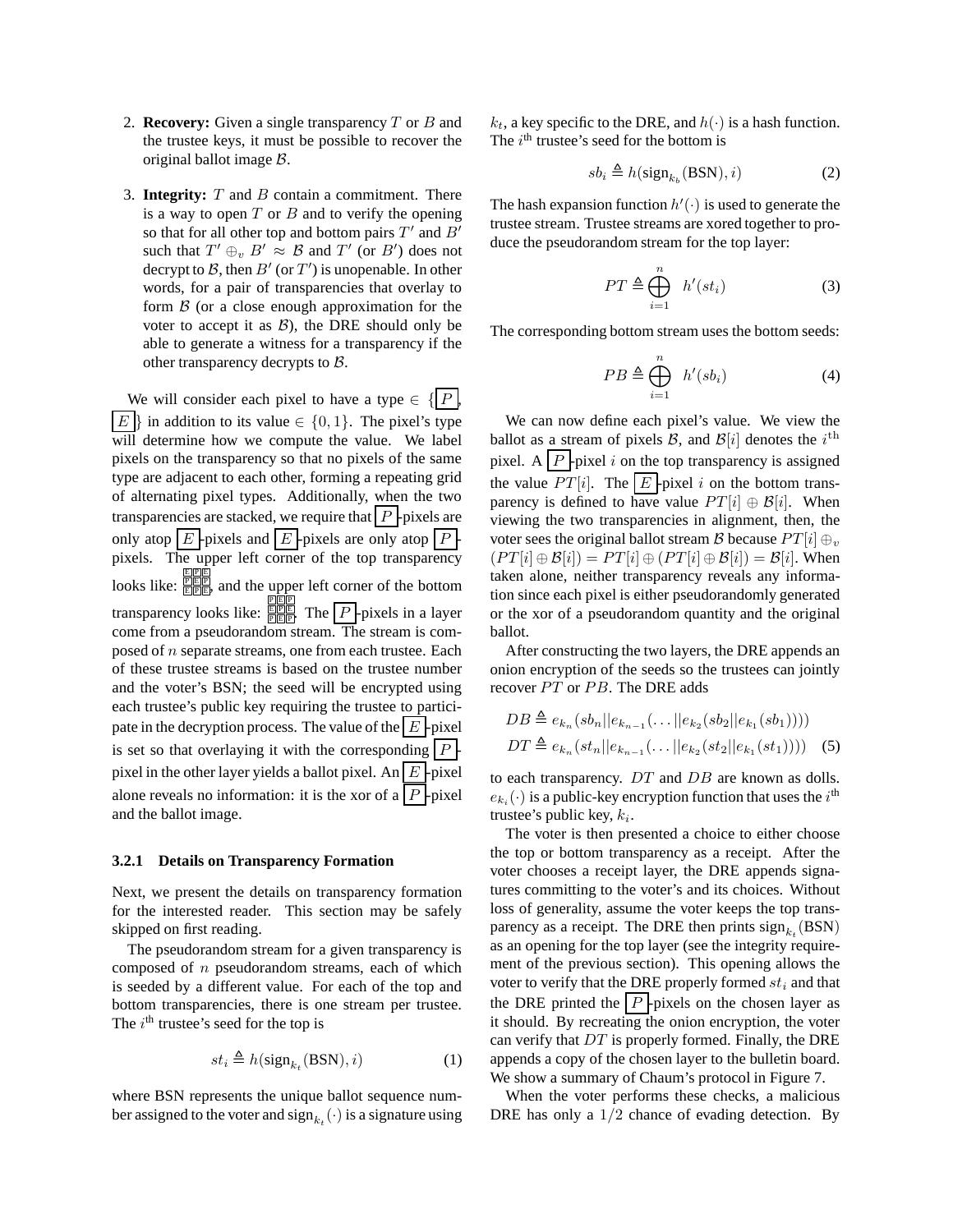| 1. Voter $\rightarrow$ DRE : candidate choices          |                                                                                |
|---------------------------------------------------------|--------------------------------------------------------------------------------|
|                                                         | 2. DRE $\rightarrow$ Printer : transparency images                             |
| 3. DRE $\rightarrow$ Printer : BSN, DB, DT              |                                                                                |
|                                                         | 4. Voter $\rightarrow$ Printer : c where $c \in \{\text{top}, \text{bottom}\}$ |
| 5. DRE $\rightarrow$ Printer : sign <sub>k</sub> (BSN), |                                                                                |

 $\mathrm{sign}_{k_\mathrm{DRE}}(\mathrm{BSN},DT,DB,\mathrm{chosen\ transport})$ 

Figure 7: Summary of Chaum's protocol.

extension, its chance of changing a significant number of ballots without being caught is exponentially small. For instance, a DRE can cheat by forming the  $|P|$ pixels incorrectly so the voter will see what they expect in the overlay yet the ballot will decrypt to some other image. However, the voter will detect cheating if her receipt transparency contains incorrectly formed  $\left| P \right|$ -pixels. Therefore, a malicious DRE must commit to cheating on either the top or bottom transparency (not both, or else it will surely be caught) and hope the voter does not choose that layer as a receipt.

### **3.2.2 Tabulation & Verification**

Chaum uses a Jakobsson et al. style mix net to decode the transparency chosen by the voter and recover their choices from  $\beta$  in the tallying phase [12]. The values of the pseudorandom pixels do not contain any information, while the encrypted pixels contain the ballot image xor-ed with the pseudorandom pixels from the other transparency. For each ballot that a trustee in the mix net receives, trustee  $i$  in the mix net recovers its portion of the pseudorandom stream. Let's assume the voter chose a top transparency. In the case, trustee  $i$  will first decrypt the doll provided by the DRE (Equation (5)) to obtain  $sb_i$ and then xor  $h'(sb_i)$  into the  $\boxed{E}$ -pixels in the encrypted ballot. This trustee next permutes all of the modified ballots and passes the collection to the next trustee. When the ballots exit the mix net, the  $\boxed{P}$ -pixels still contain pseudorandom data, but the encrypted pixels will contain the voter's ballot pixels from  $\beta$ .

### **4 Subliminal Channels**

Subliminal channels, also known as covert communication channels, arise in electronic ballots when there are multiple valid representations of a voter's choices. If the DRE can choose which representation to submit to the bulletin board, then the choice of the representation can serve as a subliminal channel. Subliminal channels are particularly powerful because of the use of public bulletin boards in voting protocols. A subliminal channel in ballots on the bulletin board could be read by anyone (if the decoding algorithm is public) or only by a select few (if the decoding algorithm is secret).

A subliminal channel in an encrypted ballot carrying the voter's choices and identifying information about the voter threatens voter privacy and enables vote coercion. For example, as Keller et al. note, a DRE could embed in each encrypted ballot the time when the ballot was cast and who the voter chose for president [13]. Then, a malicious observer present in the polling place could record when each person voted and later correlate that with the data stored in the subliminal channel to recover each person's vote. Alternatively, if a malicious poll worker learns a voter's BSN, she can learn how a person voted since each encrypted ballot includes the BSN in plaintext. Detecting such attacks can be quite difficult: without specific knowledge of how to decode the subliminal channel, the encrypted ballots may look completely normal. The difficulty of detection, combined with the enormous number of voters who could be affected by such an attack, makes the subliminal channel threat troubling.

The above scenarios illustrate how an adversary can authentically learn how someone voted. Coercion then becomes simple: the coercer requires the voter to reveal their BSN or the time at which they voted, then later verifies whether there exists a ballot with that identifying information and the desired votes.

The threat model we consider for subliminal channel attacks is a malicious DRE colluding with an external party. For example, a malicious programmer could introduce Trojan code into DREs and then sell instructions on how to access the subliminal channel to a coercer.

Neither Neff's nor Chaum's protocol completely address subliminal channels in ballots. In this section, we present subliminal channel vulnerabilities in these protocols and some possible mitigation strategies.

One interesting observation is that subliminal channels are a new problem created by these protocols. Subliminal channels only become a serious problem because the bulletin board's contents are published for all to see. Since all the ballots are public and anonymously accessible, decoding the channel does not require any special access to the ballots. Subliminal channels are not a significant problem with current non-cryptographic DREs because electronic ballots are not public.

### **4.1 Randomness**

Several cryptographic primitives in Neff's scheme require random values, and subliminal channel vulnerabilities arise if a malicious DRE is free to choose these random values. $\frac{2}{1}$  These primitives use randomness to

 $2$ Chaum's scheme, as originally published, does not specify which encryption primitives should be used to construct the onion encryp-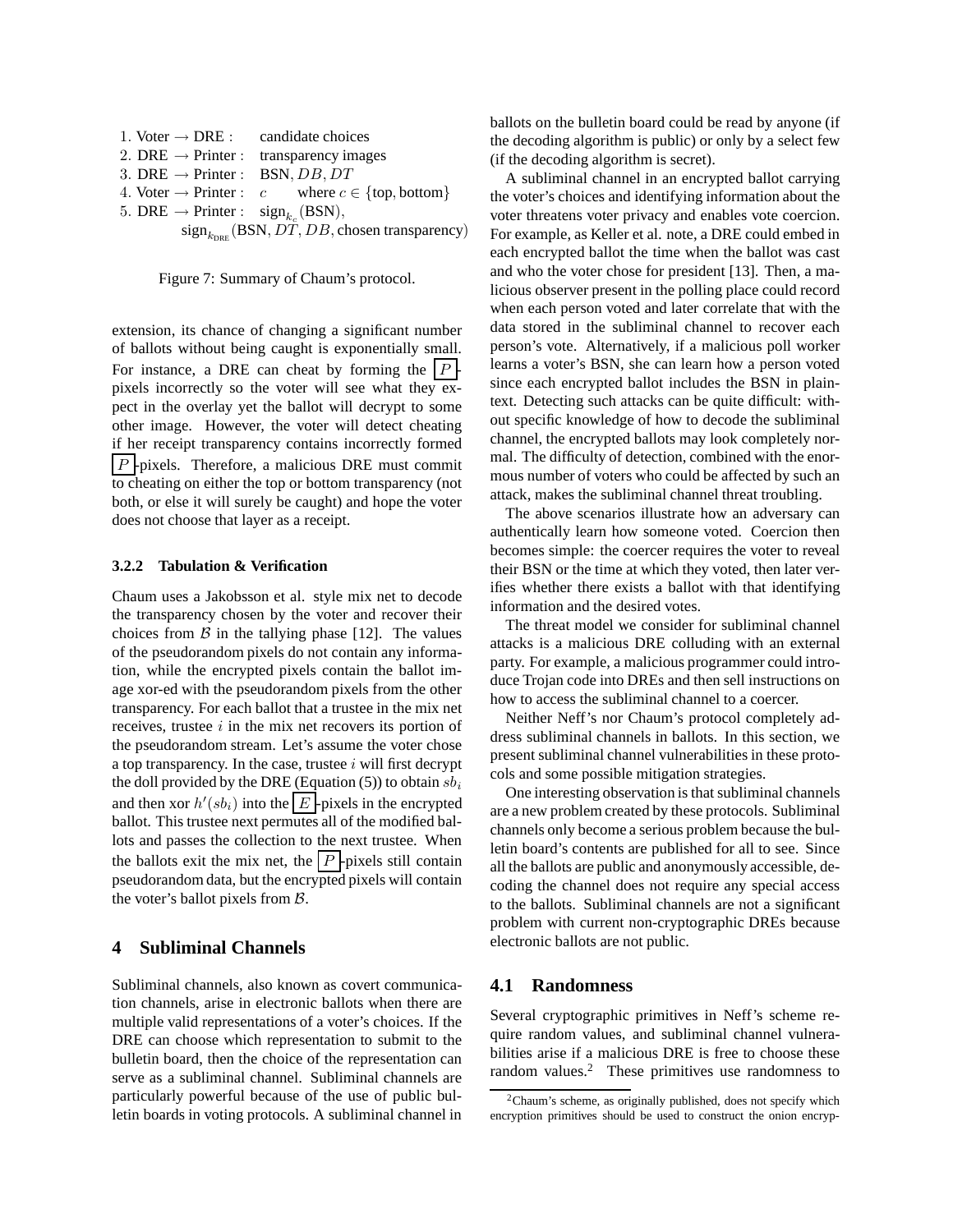achieve semantic security [8], a strong notion of security for encryption schemes which guarantees that it is infeasible for adversaries to infer even partial information about the messages being encrypted (except maybe their length). Each choice for the random number allows a different valid ballot, which creates opportunities for subliminal channels.

Subliminal channels are easy to build in protocols or encryption schemes that use randomness. If a cryptographic protocol requests the DRE to choose a random number r and then publish it, the DRE can encode  $|r|$ bits through judicious selection of  $r$ . Alternatively, given any randomized encryption scheme  $e_k(\cdot, \cdot)$ , the DRE can hide a bit b in an encryption of a message  $m$  by computing  $c = e_k(m, r)$  repeatedly using a new random number r each time until the least significant bit of  $h(c)$  is b. More generally, a malicious DRE can use this technique to hide  $\ell$  bits in c with expected  $O(2^{\ell})$  work. Thus, all randomized encryption schemes contain subliminal channels.

**Random subliminal channel attack.** Neff's scheme uses randomness extensively. Each BMP consists of a pair of El Gamal ciphertexts, and the El Gamal encryptions are randomized. In forming the OVC, the DRE reveals half of the random values  $\omega$  used in the encryptions (Figure 3).

For each BMP, one of the encryption pairs will be opened, revealing the random encryption parameter  $\omega$ . This presents a subliminal channel opportunity.<sup>3</sup> Although the DRE must commit to the ballot before the voter chooses which side of the BMP to open, a malicious DRE can still embed  $|\omega|$  bits of data for each BMP by using the same  $\omega$  for both encryptions in the BMP. In this way  $\omega$  is guaranteed to be revealed in the ballot.

This attack enables a high bandwidth subliminal channel in each voter's encrypted ballot. For example, in an election with 8 races and 5 candidates per race, there will be  $40 \cdot \ell$  ballot mark pairs, where Neff suggests  $\ell \geq 10$ . A reasonable value of  $|\omega|$  is 1024 bits. The total channel, then, can carry 128 bytes in each of the 400 BMPs, for a total of 51200 bytes of information per ballot. This is more than enough to leak the voter's choices and identifying information about the voter.

# **4.2 Mitigating Random Subliminal Channels**

**Eschew randomness.** One approach to prevent subliminal channels is to design protocols that don't require randomness. Designing secure protocols that do not use randomness is tricky, since so many proven cryptographic primitives rely on randomness for their security. Proposals relying on innovative uses of deterministic primitives, including Chaum's, deserve extra attention to ensure that forgoing randomness does not introduce any security vulnerabilities. Ideally, they would be accompanied by a proof of security.

**Random tapes and their implementation.** In a personal communication, Neff suggested that DREs could be provided with pre-generated tapes containing the random bits to use for all of their non-deterministic choices, instead of allowing them to choose their own randomness [22]. With a random tape for each BSN, the ballot becomes a deterministic function of the voter's choices and the random tape for that BSN. As long as the BSN is assigned externally before the voter selects her candidates, the ballots will be uniquely represented. This will eliminate the threat of random subliminal channels in encrypted ballots.

It is not enough for the intended computation to be deterministic; it must be verifiably so. Thus, we need a way to verify that the DRE has used the bits specified on the random tape, not some other bits. We present one possible approach to this problem using zero-knowledge (ZK) proofs[9] which allows everyone to verify that each DRE constructed ballots using the random numbers from its tape. We imagine that there are several optimizations to this approach which improve efficiency.

Suppose before the election, the trustees generate a series  $r_{s,1}, r_{s,2}, \ldots$  of random values for each BSN s, and post commitments  $C(r_{s,1}), C(r_{s,2}), \ldots$  on a public bulletin board. The election officials then load the random values  $r_{s,1}, r_{s,2}, \ldots$  on the DRE which will use BSN s.

During the election, for each randomized function evaluation  $f(r, \cdot)$ , the DRE uses the next random value in the series and furnishes a ZK proof proving it used the next random value in the series. For example, in Neff's scheme, along with each  $\boxed{b}$ , which is an El Gamal encryption  $e(r, b)$ , the DRE includes a non-interactive zero knowledge proof of knowledge proving that 1) it knows a value  $r_{s,i}$  which is a valid opening of the commitment  $C(r_{s,i})$  and 2)  $e(r_{s,i}, b) = \boxed{b}$ . Verifying that each  $r_{s,i}$ is used sequentially within a ballot enables any observer to verify that the encryption is deterministic, so there can be no random subliminal channels in  $\vert b \vert$  or its opening  $(b)$ .

tion in Equation 5 [5]. Subsequently, Chaum has related to us that he intended the encryption to use a deterministic encryption scheme [6] precisely to avoid using random values and the associated subliminal channel vulnerability. There is some risk in using this non-standard construction since the widely accepted minimum notion of security for public key encryption is IND-CPA, which requires a source of randomness.

<sup>3</sup>Another way a malicious DRE could embed a subliminal channel in Neff's scheme is if the voter doesn't choose all her unchoice challenges (i.e., the DRE is free to choose some of them). However, Neff outlines a variant of his proposal that solves this using two printers [23].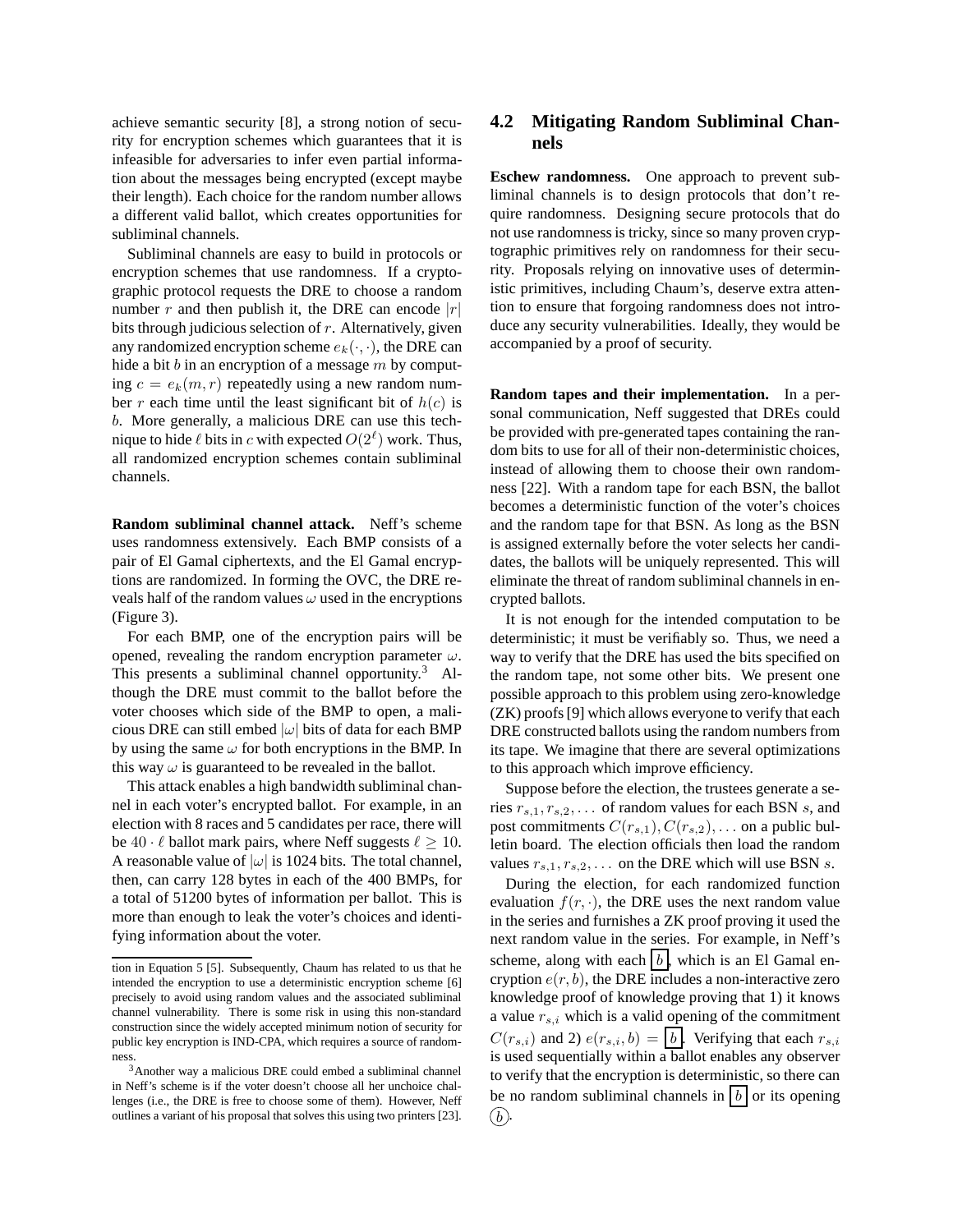However, there is a wrinkle to the above solution: under most schemes, constructing the zero-knowledge proof itself requires randomness, which creates its own opportunities of subliminal channels. It may be possible to determinize the ZK proof using research on unique zero-knowledge proofs (uniZK) [16, 17].

This approach may require further analysis to determine whether it is able to satisfy the necessary security properties.

**Trusted hardware.** Utilizing trusted hardware in DREs can also help eliminate subliminal channels. In this approach, the trusted hardware performs all computations that require random inputs and signs the encrypted ballot it generates. The signature enables everyone to verify the ballot was generated inside the trusted hardware. As long as trustees verify the DRE's trusted hardware is running the correct software and the trusted hardware isn't compromised, DREs will not be able to embed a random subliminal channel.

# **4.3 Multiple Visual and Semantic Representations**

A tabulator that accepts multiple equivalent visual or semantic representations of the voter's choice creates another subliminal channel opportunity. For example, if the tabulator accepts both James Polk and James K. Polk as the same person, then a DRE can choose which version to print based on the subliminal channel bit it wants to embed.

**Semantic subliminal channel attack.** Chaum's scheme is vulnerable to multiple visual representations. A malicious DRE can create alternate ballot images for the same candidate that a voter will be unlikely to detect. Recall that Chaum's scheme encrypts an image of the ballot, and not an ASCII version of the voter's choices. The voter examines two transparencies together to ensure that the resulting image accurately represents their vote. A DRE could choose to use different fonts to embed subliminal channel information; the choice of font is the subliminal channel. To embed a higher bandwidth subliminal channel, the DRE could make minor modifications to the pixels of the ballot image that do not affect its legibility. Unless the voter is exceptionally fastidious, these minor deviations would escape scrutiny as the voter verifies the receipt. After mixing, the subliminal channel information would be present in the resulting plaintext ballots.

There is no computational cost for the DRE to embed a bit of information in the font. It can use a simple policy, such as toggling a pixel at the top of a character to encode a one, and a pixel at the bottom to encode a zero. On a 10 race ballot, using such a policy just once per word could embed 30 bits of information.

There is a qualitative difference between the semantic subliminal channels and the random subliminal channels. The information in the semantic channels will only become apparent after the mix net decrypts the ballot since the channel is embedded in the plaintext of the ballot. In contrast, the random subliminal channels leak information when the ballots are made available on the bulletin board.

**Mitigation.** To prevent the semantic subliminal channel attack, election officials must establish official unambiguous formats for ballots, and must check all ballots for conformance to this approved format. Any deviation indicates a ballot produced by a malicious DRE. Such non-conforming ballots should not be allowed to appear on the bulletin board, since posting even a single suspicious ballot on the bulletin board could compromise the privacy of all voters who used that DRE. Unfortunately, the redaction of such deviant ballots means that such ballots in will not be able to be verified by the voter through normal channels.

An even more serious problem is that this policy violates assumptions made by the mix net. One would need to ensure the mix net security properties still hold when a subset of the plaintexts are never released.

The order in which ballots appear will also need to be standardized. Otherwise, a DRE can choose a specific ordering of ballots on the public bulletin board as a low bandwidth subliminal channel [15]. Fortunately, it is easy to sort or otherwise canonicalize the order of ballots before posting them publicly.

### **4.4 Discussion**

Subliminal channels pose troubling privacy and voter coercion risks. In the presence of such attacks, we are barely better off than if we had simply posted the plaintext ballots on the bulletin board in unencrypted form for all to see. The primary difference is that subliminal channel data may be readable only by the malicious parties. This situation seems problematic, and we urge protocol designers to design voting schemes that are provably and verifiably free of subliminal channels.

## **5 Human Unreliability in Crypto Protocols**

Previous studies have shown that non-cryptographers have a limited understanding of cryptography and how to use it [28, 30]. In these voting protocols, we are not just asking humans to use cryptography, but asking them to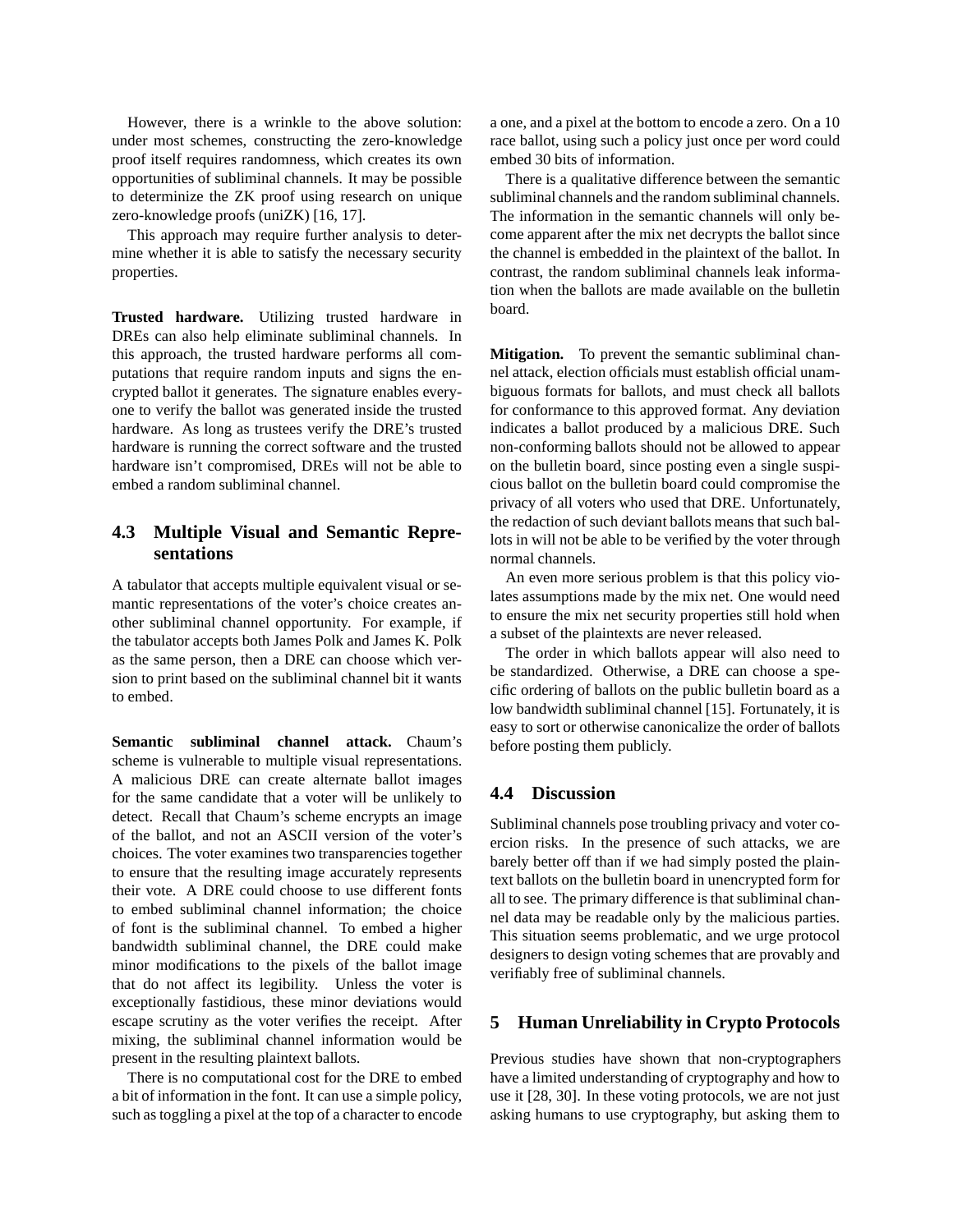become an active participant in a cryptographic protocol. Participating in an interactive cryptographic protocol is tricky and error-prone, and humans may not notice if the DRE makes subtle deviations from the protocol which dramatically affect security. To make matters worse, the voter has no trustworthy computer to aid her; she can only rely on a potentially compromised DRE.

The security of Neff's and Chaum's schemes relies on 1) the DRE not knowing how the voter will make future decisions, 2) the interactions between the DRE and voter happening in a particular order, and 3) the voter carefully monitoring the DRE's output. For example, in Chaum's scheme, the DRE must print (i.e., commit) the transparencies and dolls DB and DT before the voter chooses which transparency to take. If the DRE knows which transparency the voter will select before it commits to the dolls and transparency image, it can construct the dolls in a way such that the ballot will decrypt to an arbitrary image (see Section 3.2.1).

In this section we show three types of attacks which leverage human ignorance of the intricacies of cryptographic protocols. First, we present *message reordering attacks* and *social engineering attacks*, which enable DREs to undetectably replace voters' ballots with votes of its own choosing. Next, we discuss attacks which take advantage of voters who apathetically discard their receipts at the polling station. Finally, we show attacks where a voter may be able to detect wrongdoing but cannot authoritatively prove DRE misbehavior to election officials. We follow with some mitigation strategies.

# **5.1 Message Reordering and Social Engineering Attacks**

**Message reordering attacks.** The security of cryptographic protocols implicitly relies on the participants detecting any reordering of the messages in the protocol. With human participants, this assumption is not necessarily valid; if the deviation is minor, the average voter may not notice. In a *message reordering attack*, a malicious DRE attempts to cheat voters by slightly reordering the steps of the cryptographic voting protocol.

VoteHere's implementation of Neff's scheme is vulnerable to message reordering attacks. Recall that Vote-Here's implementation of Neff's scheme gives voters the option of a basic or detailed receipt after it has committed to the ballot construction (Figure 4). Now suppose that the DRE reorders steps 2, 3, and 4 in Figure 4 in the following way:

| 1. Voter $\rightarrow$ DRE :                       |                                                             |
|----------------------------------------------------|-------------------------------------------------------------|
| 3. DRE $\rightarrow$ Voter :                       | basic or detailed?                                          |
| 4. Voter $\rightarrow$ DRE :                       | <i>r</i> , where $r \in \{\text{basic}, \text{detailed}\}\$ |
| 2. DRE $\rightarrow$ Printer :                     | BSN, hash $(VC)$                                            |
| 5a. DRE $\rightarrow$ Printer :                    | commit $(p_1, \ldots, p_n)$                                 |
| 5 <i>b</i> . Voter $\rightarrow$ DRE :             | $c_i$                                                       |
| 5c. DRE $\rightarrow$ Printer : $c_1, \ldots, c_n$ |                                                             |
| 6. DRE $\rightarrow$ B. Board : OVC                |                                                             |

The change to the voter's experience is probably minor, but the advantage afforded the DRE is large—the DRE learns whether the voter wants a basic or detailed receipt before it must commit to the ballot construction  $VC$ . With a basic receipt, a voter gives up her right to later verify her ballot is actually a vote for the desired candidate. A basic receipt only contains  $(BSN, hash(VC))$ . This is generally fine—if the DRE doesn't know whether a voter wants a basic or detailed receipt until after it commits to the VC, it risks detection if the voter chooses a detailed receipt and it constructed a VC for a different candidate. But if the DRE learns the voter wants a basic receipt before it commits to the VC, it can undetectably submit a ballot for any candidate. If the voter wants a detailed receipt, the DRE just behaves honestly and properly constructs the VC.

By making a slightly more noticeable change to the voter experience, a DRE can cheat even if the voter chooses a detailed receipt. Consider the following message reordering attack when a voter chooses a detailed receipt (again, altered from Figure 4):

| i.                                                                                                                                                                                                                                                                       |
|--------------------------------------------------------------------------------------------------------------------------------------------------------------------------------------------------------------------------------------------------------------------------|
| basic or detailed?                                                                                                                                                                                                                                                       |
| detailed                                                                                                                                                                                                                                                                 |
| $c_i$                                                                                                                                                                                                                                                                    |
| BSN, hash $(VC)$                                                                                                                                                                                                                                                         |
| commit $(p_1, \ldots, p_n)$                                                                                                                                                                                                                                              |
| $c_1,\ldots,c_n$                                                                                                                                                                                                                                                         |
| OVC                                                                                                                                                                                                                                                                      |
| 1. Voter $\rightarrow$ DRE :<br>3. DRE $\rightarrow$ Voter :<br>4. Voter $\rightarrow$ DRE :<br>5b. Voter $\rightarrow$ DRE :<br>2. DRE $\rightarrow$ Printer :<br>5a. DRE $\rightarrow$ Printer :<br>5c. DRE $\rightarrow$ Printer :<br>6. DRE $\rightarrow$ B. Board : |

In this attack, the DRE gets all the information from the voter before it prints or commits to anything. The DRE can now undetectably construct the VC to represent a vote for any candidate. Since the DRE knows the voter's choice challenge  $c_i$  before it constructs the VC, it can construct the VC where row  $i$  is an unchosen row and select another row as the choice row. Since  $c_i$  determines how row i of the VC is opened, the DRE can construct the VC such that the row  $i$  of the OVC is consistent with the challenge  $c_i$ . This means when the voter checks her ballot later on the bulletin board, it will verify correctly even though it is actually a vote for another candidate.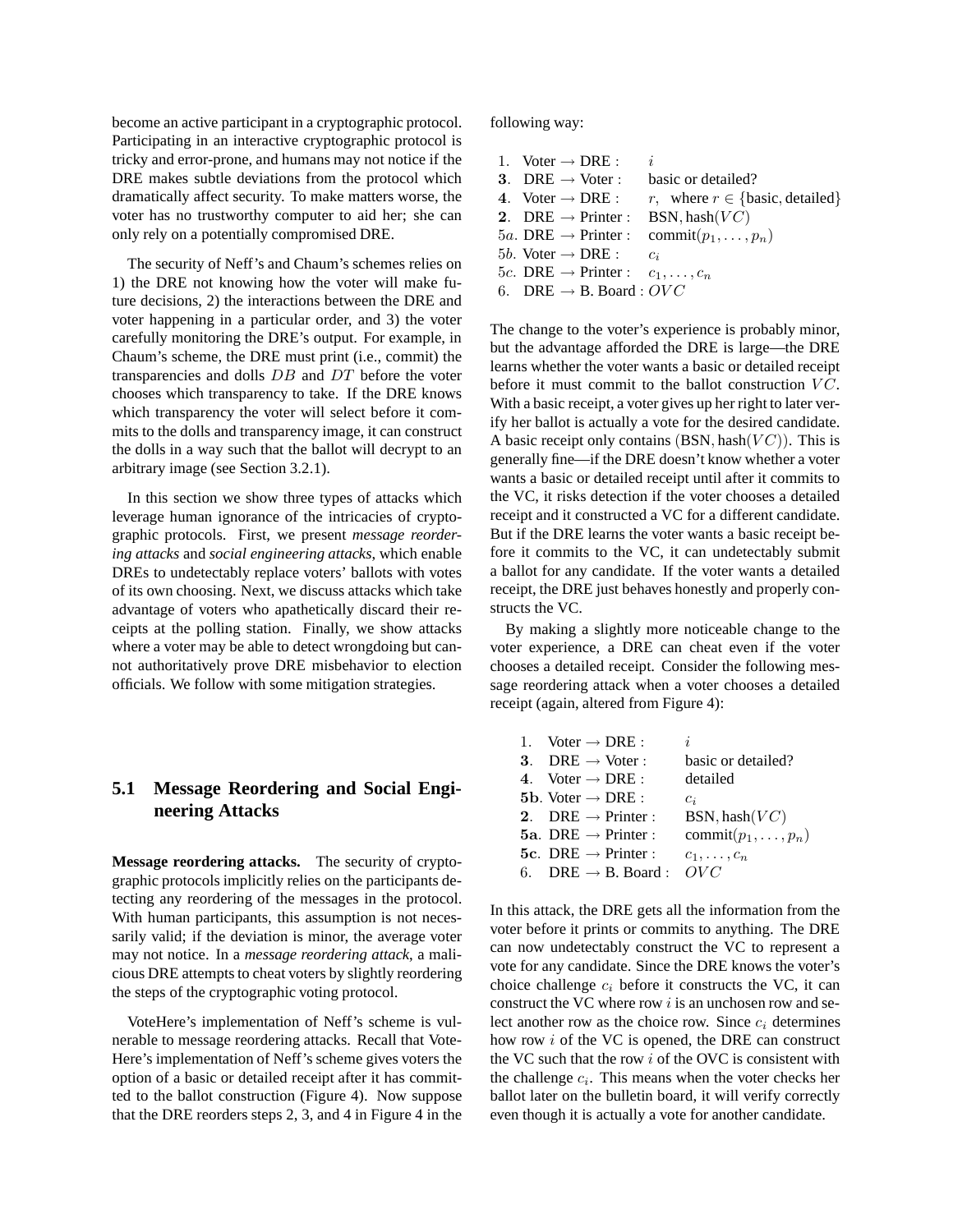**Social engineering attacks.** In a social engineering attack, an adversary attempts to fool a victim into voluntarily revealing a secret [2]. Social engineering is usually discussed in the context of passwords. For example, an adversary posing as tech support calls the CEO of a company to "verify" some things about her computer and tells her that her password is needed to do this. We present two social engineering attacks where the DRE fools the voter into revealing her future actions.

For our first attack, consider Chaum's scheme. As we see in the summary of Chaum's protocol in Figure 7, the voter relays her choice of layer to the printer, and not the DRE. The DRE cannot cheat after it commits to the transparency image, BSN, DB, and DT. But nothing prevents a DRE from simply asking the voter which layer she will choose in advance and then hoping that she actually chooses the layer she said she would. In this social engineering attack, the DRE slightly alters the protocol:

| 1. Voter $\rightarrow$ DRE :                                        | candidate choices                                          |
|---------------------------------------------------------------------|------------------------------------------------------------|
| *. DRE $\rightarrow$ Voter :                                        | top or bottom?                                             |
| *. Voter $\rightarrow$ DRE :                                        | $c_*,$ where $c_* \in \{\text{top}, \text{bottom}\}\$      |
|                                                                     | 2. DRE $\rightarrow$ Printer : transparency images         |
| 3. DRE $\rightarrow$ Printer :                                      | BSN, DB, DT                                                |
| 4. Voter $\rightarrow$ Printer :                                    | c, where $c \in \{\text{top}, \text{bottom}\}\$            |
| 5. DRE $\rightarrow$ Printer : sign <sub>k<sub>c</sub></sub> (BSN), |                                                            |
|                                                                     | $sign_{k_{\text{DRE}}}$ (BSN, DT, DB, chosen transparency) |
|                                                                     |                                                            |

where  $*$  represents added steps. In step 5, the DRE can construct the doll DB or DT (depending on the voter's response  $c_*)$  and the two layers such that the ballot decrypts to an arbitrary image of the DRE's choosing (see Section 3.2.1). This attack is successful and undetectable as long as  $c_* = c$  (i.e., the voter doesn't change her mind or make a mistake). With a sternly worded message, the DRE can strongly encourage the voter to honor her original choice.

Our second attack succeeds since most noncryptographers probably do not realize that multiple executions of a cryptographic protocol should be independent. For example, random choices in separate executions should be freshly generated. In Neff's scheme, suppose a DRE triggers a reboot after it learns a voter's random challenge  $c_i$  for her chosen row, and then restarts the protocol, feigning an error. If the voter chooses the same challenge  $c_i$  again, the DRE can undetectably forge a ballot for a different candidate by constructing row  $i$  as an unchosen row consistent with the challenge  $c_i$ . If the voter happens to choose a different challenge, the DRE can escape detection by rebooting again and then behaving normally.

### **5.2 Discarded Receipts**

The security of Neff's and Chaum's scheme relies on voters using their receipts to verify their ballots. If an adversary can determine that certain ballots will not be verified, she can undetectably alter or replace these ballots. We expect some voters will be apathetic about the verification process and discard their receipts. Without her receipt, it is unlikely a voter will verify her ballot on the bulletin board. A malicious poll worker could collect receipts discarded in or near the polling station and tell a malicious DRE the BSNs of ballots which are safe to replace or alter.

### **5.3 Other Human Factor Attacks**

In this section, we present other human factor attacks where a voter may be able to detect wrongdoing but cannot authoritatively prove DRE misbehavior to election officials.

**Generating an invalid signature.** Both Neff's and Chaum's scheme require the DRE to sign receipts it produces. The primary purpose of signed receipts is to prevent voters from falsely claiming fraud. The concern is that some voter might try to cast doubt on the election results by forging a receipt to frame a DRE. If after verifying her ballot on the bulletin board a voter claims the DRE cheated her, she must produce a receipt with a valid signature to prove it. Thus, the main purpose of signing receipt is not to prevent voters against cheating DREs, but to prevent election officials against misbehaving voters.

However, signatures create problems for honest voters interacting with malicious DREs. If at some point the DRE realizes it will be caught cheating when the voter later verifies her ballot on the bulletin board, the DRE can produce a receipt with an invalid signature. Although the voter can detect she was cheated, she cannot prove this to the election authorities. The signature on her receipt is invalid, and for all they know, might be forged.

**Printing the wrong DRE Machine ID.** For auditing purposes, receipts in Neff's and Chaum's schemes contain the DRE's machine ID. However, we cannot trust a malicious DRE to print its correct identifier, since using a false identifier will shift suspicion. For example, a DRE may generate bogus signatures and use an identifier from an honest machine. When election officials receive fraud complaints from voters with the invalid receipts containing the honest machine's identifier, the legitimate votes from the honest DRE might be called into question. Ultimately, this casts suspicion on the entire election.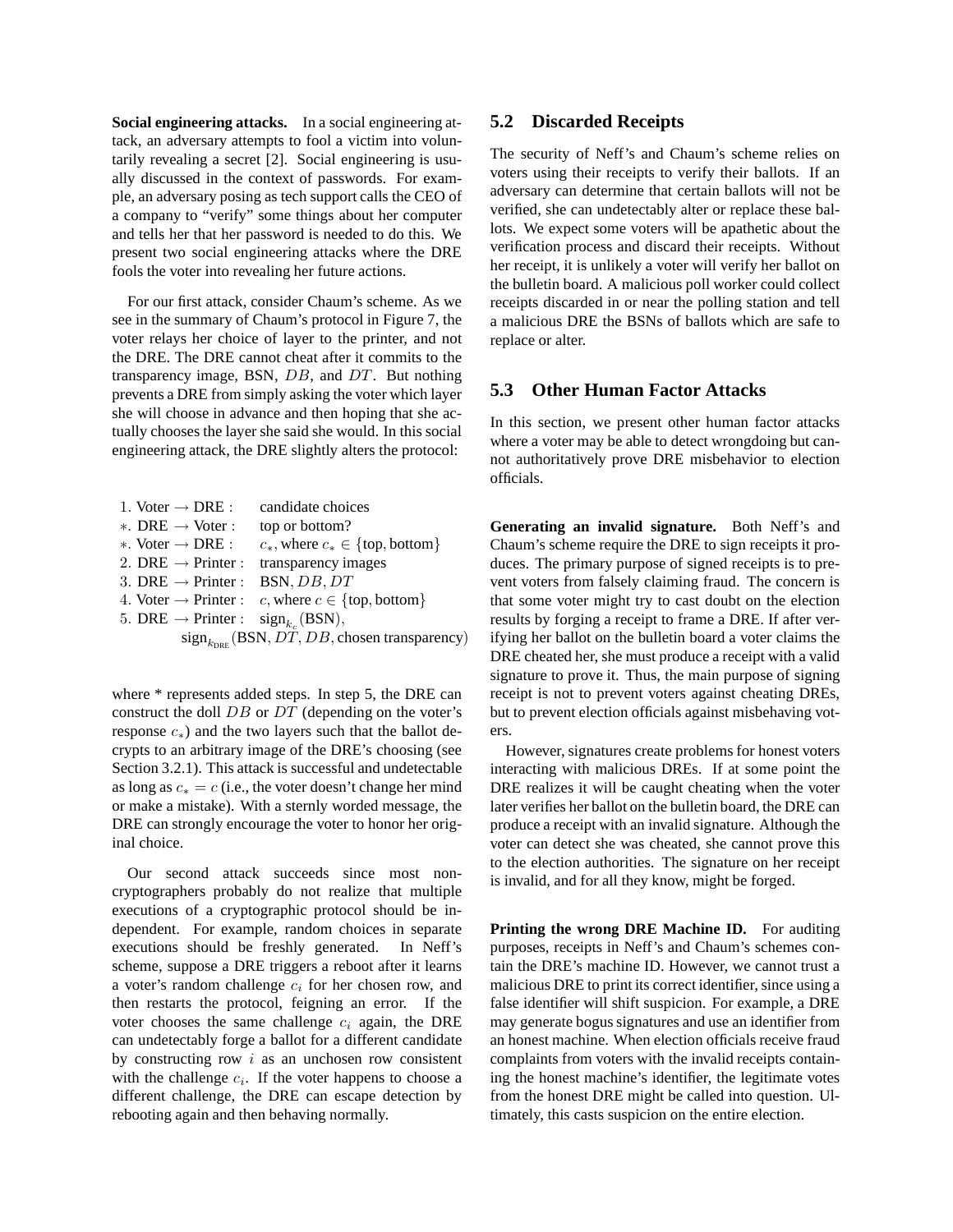**Ignoring voter input.** DREs can ignore voter input in an attempt to forge ballots. For example, in Neff's scheme, if a DRE wants to forge a VC for a candidate of its own choosing, it might ignore the voter's challenges and instead use and print challenges consistent with the forged VC. An observant voter will be able to clearly detect that this has occurred, since the challenges printed on the receipt will not match what the voter typed in. However, it might be difficult for the voter to prove to a third party that the DRE cheated in this way. First, if a voter wants to try to demonstrate the misbehavior to a poll worker, she might have to reveal her voting intentions. Second, if the DRE only ignores voter input every 50 voters, subsequent attempts to replicate the misbehavior will fail.

### **5.4 Mitigation Strategies**

**Message reordering and social engineering attacks.** Message reordering and social engineering attacks have a high chance of succeeding because the average human voter doesn't fully understand the importance of message ordering in cryptographic protocols or how a commitment scheme works. Also, humans may be forgiving of or not notice slight deviations from the "canonical" voting experience. Even if the voter notices that the DRE does not print something exactly when it should have, she might ignore the deviation if the rest of the voting experience goes smoothly and all the numbers on her receipt "match up".

Since message reordering and social engineering attacks only involve slight modifications to a voter's interaction with the DRE, the only defense we foresee is ultimately unsatisfying: parallel testing. To resist these attacks, election officials must audit DREs throughout the day to verify they do not even slightly deviate from the canonical behavior. Note that pre-election auditing is not sufficient since there are many ways that a malicious DRE could arrange to cheat only on election day. However, live testing of DREs on election day can be risky. For example, we must ensure that a malicious DRE cannot submit audit votes from testers as legitimate votes.

Auditing for message reordering and social engineering attacks is difficult. It requires auditors to be intimately familiar with the details of DRE operation. The changes in the voting experience these attacks impose might appear completely innocuous to a naive observer. Also, to evade random auditing, a clever DRE may choose to only launch message reordering and social engineering attacks intermittently.

Voter education may help mitigate these attacks. Voter education can effectively turn every voter into an auditor. However, if the system requires too many instructions and checks, voters may worry that if they make a mistake, they will be cheated. Others may reject the system on principle, arguing that it should not be hard to correctly use a voting system.

**Discarded receipts.** To address the problems with discarded receipts, we must educate voters that receipts are valuable and should not be frivolously discarded in a public place.

**Other human factor attacks.** One approach to the problem of machines generating invalid signatures is to have voters verify the signature on their receipts at the polling station. However, since voters cannot verify signatures on their own, this approach requires another set of hardware devices and software that voters must trust. Also, it is not obvious how the signature verification devices receive the public keys from the DREs in the polling station in a trustworthy manner. If the device loads them directly from the DREs, a malicious DRE may give a different public key to the verification device than the one it was loaded with.

DREs cannot be trusted to reliably print their machine IDs on receipts. The best solution is to require receipts and transparencies to be preprinted with machine IDs and loaded onto the corresponding machines at the polling stations. This solution prevents malicious DREs from lying about their machine ID, but it creates logistical hassles. Blank paper and transparency stock is no longer generic—a particular roll can only be used by one machine.

One possible defense against DREs that ignore voter input is parallel testing of live machines on election day. However, as previously discussed, parallel testing has limitations.

# **6 Denial of Service Attacks and Election Recovery**

Although Neff's and Chaum's schemes can detect many attacks, recovering legitimate election results in the face of these attacks may be difficult. In this section, we present several detectable but irrecoverable denial of service (DoS) attacks launched at different stages of the voting and tallying process. We consider attacks launched by malicious DREs and attacks launched by malicious tallying software, and discuss different recovery mechanisms to resist these attacks.

## **6.1 Denial of Service (DoS) Attacks**

**Launched by malicious DREs.** Malicious DREs can launch several DoS attacks which create detectable, but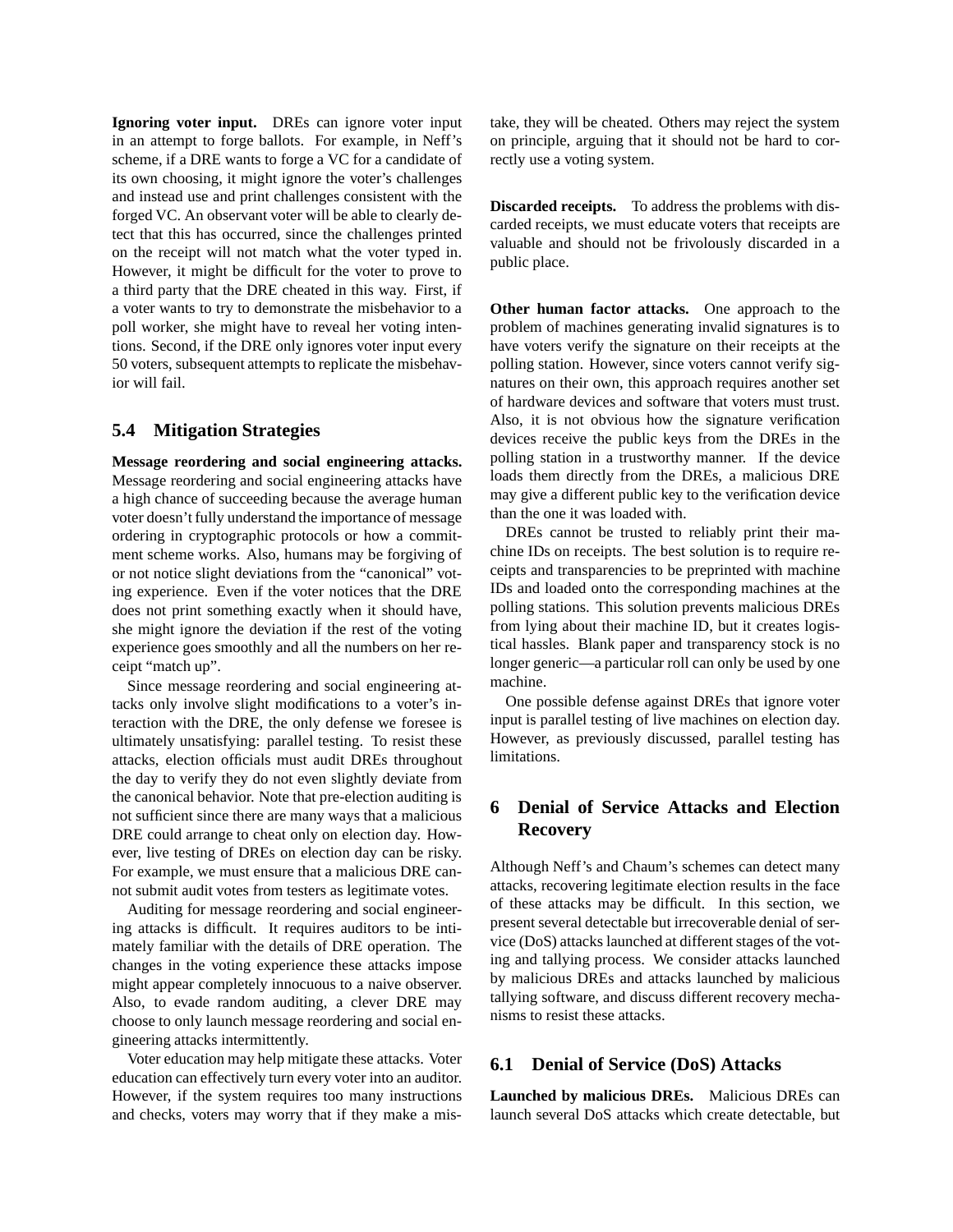unrecoverable situations. We present two classes of attacks: ballot deletion and ballot stuffing.

In a ballot deletion attack, a malicious DRE erases voters' ballots or submits random bits in their place. Election officials and voters can detect this attack after the close of polls, but there is little they can do at that point. Since the electronic copy serves as the only record of the election, it is impossible to recover the legitimate ballots voted on that DRE.

DREs can launch more subtle DoS attacks using ballot stuffing. Recall that both Neff's and Chaum's schemes use ballot sequence numbers (BSNs) to uniquely identify ballots. BSNs enable voters to find and verify their ballots on the public bulletin board, and by keeping track of the set of valid BSNs, election officials can track and audit ballots.

In the *BSN duplication attack*, a DRE submits multiple ballots with the same BSN. Election officials will be able to detect this attack after the ballots reach the bulletin board, but recovery is difficult. It is not clear how to count ballots with the same BSN. Suppose a DRE submits 100 valid ballots (i.e., from actual voters) and 100 additional ballots, using the same BSN for all the ballots. How do talliers distinguish the invalid ballots from the valid ones?

In the *BSN stealing attack*, a malicious DRE "steals" BSNs from the set of BSNs it would normally assign to legitimate voters' ballots. For a particular voter, the DRE might submit a vote of its own choosing for the BSN it is supposed to use, and on the voter's receipt print a different (invalid) BSN. Since the voter will not find her ballot on the bulletin board, this attack can be detected, but recovery is tricky: how do election officials identify the injected ballots and remove them from the tally?

Neff's and Chaum's scheme enable voters and/or election officials to detect these attacks, but recovery is nontrivial because 1) the voters' legitimate ballots are missing and 2) it is hard to identify the invalid ballots injected by the DRE.

**Launched by malicious tallying software.** DoS attacks in the tallying phase can completely ruin an election. For example, malicious tallying softwares can delete the trustees' keys, making decryption and tallying of the encrypted ballots forever impossible. Malicious bulletin board software can erase, insert, or delete ballots.

**Selective DoS.** An attacker could use DoS attacks to bias the outcome of the election. Rather than ruining the election no matter its outcome, a more subtle adversary might decide whether to mount a DoS attack or not based on who seems to be willing the race. If the adversary's preferred candidate is winning, the adversary need do nothing. Otherwise, the adversary might try to disrupt or ruin the election, forcing a re-election and giving her preferred candidate a second chance to win the election, or at least raising questions about the winner's mandate and reducing voters' confidence in the process.

There are many ways that selective DoS attacks might be mounted:

- If an outsider has a control channel to malicious DREs, the outsider could look at the polls and communicate a DoS command to the DREs.
- An autonomous DRE could look at the pattern of votes cast during the day, and fail (deleting all votes cast so far at that DRE) if that pattern leans towards the undesired candidate. This would disrupt votes cast only in precincts leaning against the attacker's preferred candidate.
- If trustees' software is malicious, it could collude to see how the election will turn out, then cause DoS if the result is undesirable. Note that if all trustees are running the same tallying software, this attack would require only a single corrupted programmer.

Selective DoS attacks are perhaps the most troubling kind of DoS attack, because they threaten election integrity and because attackers may have a real motive to launch them.

# **6.2 Mitigation Strategies and Election Recovery**

Note that in all these attacks, non-malicious hardware or software failures could cause the same problems. This may make it hard to distinguish purposeful attacks from unintentional failures.

The above attacks create irrecoverable situations because voters' legitimate ballots are lost or corrupted, the bulletin board contains unidentifiable illegitimate ballots submitted by malicious DREs, or both. In this section, we evaluate two recovery mechanisms for these DoS attacks: *revoting* and a *voter verified paper audit trail*.

**Revoting.** One recovery strategy is to allow cheated voters to revote. Depending on the scope of the attack or failure, this could range from allowing only particular voters to revote to completely scrapping the election and starting over. However, revoting is problematic. Redoing the entire election is the most costly countermeasure. Alternatively, election officials could allow only those voters who have detected cheating to revote. Unfortunately, this is insufficient. Less observant voters who were cheated may not come forward, and it may be hard to identify and remove illegitimate ballots added by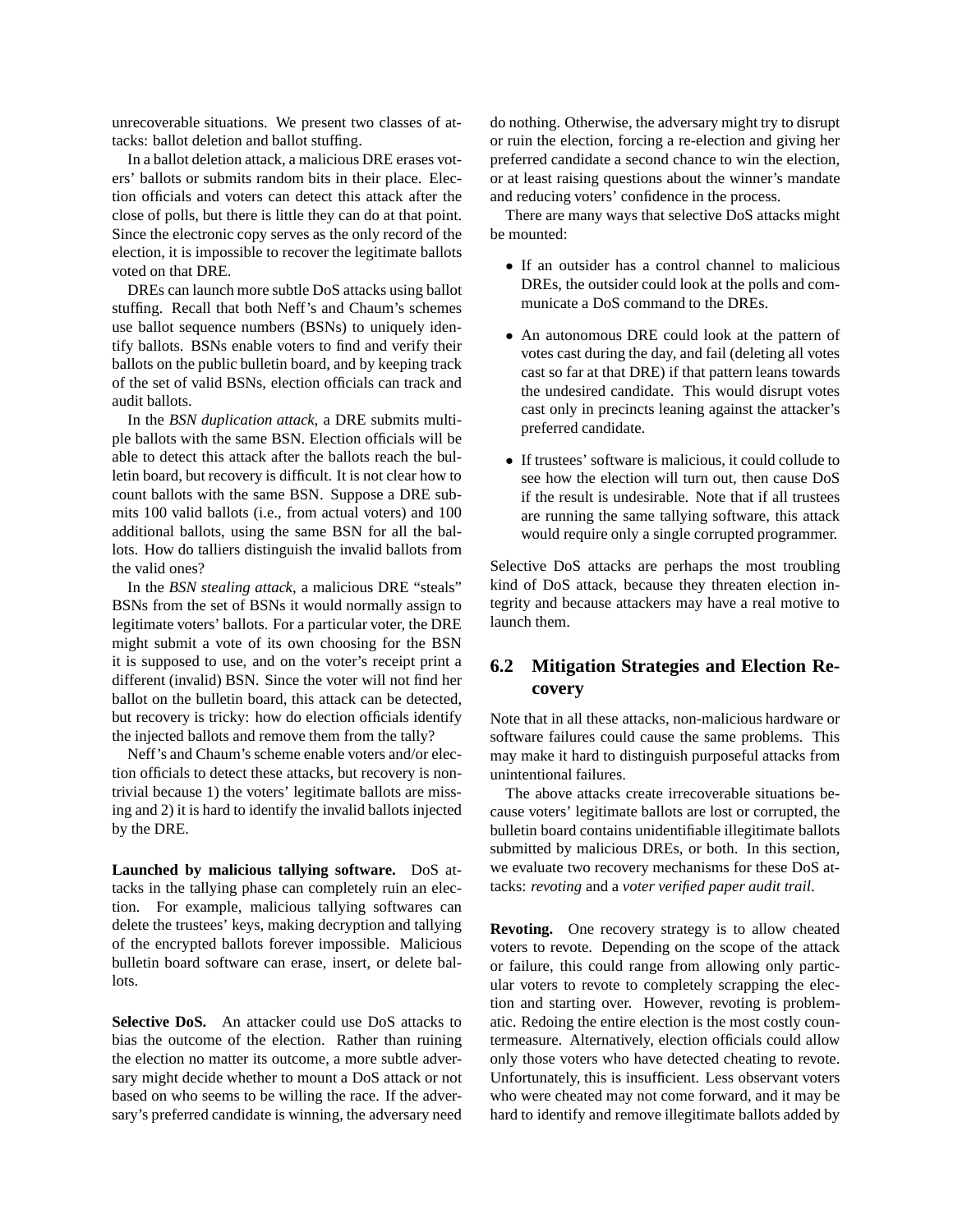a malicious DRE. Revoting does not help with selective DoS.

**Voter verified paper audit trail.** A voter verified paper audit trail (VVPAT) system produces a paper record verified by the voter before her electronic ballot is cast [19]. This paper record is cast into a ballot box. The paper trail is an official record of the voter's vote but is primarily intended for use in recounts and auditing.

It would not be hard to equip cryptographic voting systems with a VVPAT. This would provide a viable mechanism for recovering from DoS attacks. In addition to providing an independent record of all votes cast, VVPAT enables recovery at different granularities. If election officials conclude the entire electronic record is questionable, then the entire VVPAT can be counted. Alternatively, if only a single precinct's electronic record is suspect, then this precinct's VVPAT record can be counted in conjunction with the other precincts' electronic records. This approach enables officials to keep the universal verifiability of the uncorrupted precincts while recovering the legitimate record of the corrupted precinct.

A third benefit of VVPAT is that it provides an independent way to audit that the cryptography is correctly functioning. This would be one way to help all voters, even those who do not understand the mathematics of these cryptographic schemes, to be confident that their vote will be counted correctly.

# **7 Implementing Secure Cryptographic Voting Protocols**

A secure implementation of Neff and Chaum's protocol will still need to resolve many issues. In this section, we outline important areas that Neff and Chaum have not yet specified. These parts of the system need to be fully designed, implemented, and specified before one can perform a comprehensive security review. Also, we list three open research problems which we feel are important to the viability of these schemes.

### **7.1 Underspecifications**

**Bulletin board.** Both protocols rely on a public bulletin board to provide anonymous, read only access to the data. The data must be stored robustly, overcoming software and mechanical failures as well as malicious attacks. Further, only authenticated parties should be able to append messages to the bulletin board. An additional requirement is to ensure that the system delivers the same copy of the bulletin board contents to each reader. If the bulletin board were able to discern a voter's identity, say by IP address, it could make sure the voter always saw a mix transcript that included a proof that their vote was counted. But, for the official transcript, the mix net and bulletin board could collude to omit the voter's ballot. In this scenario, the voter would think her vote had been counted but in reality it was not.

Neff and Chaum have not yet elaborated on a proposed bulletin board architecture or the properties they require. We imagine that the principles of distributed storage systems, such as Farsite, CFS, or OceanStore [1, 7, 27], might be applicable in the bulletin board setting. However, without a further specification of exactly which architecture would be used, we cannot evaluate the system's security.

**BSN assignment.** Neff's and Chaum's schemes do not specify how to assign BSNs to voters' ballots. BSNs could be assigned externally by a smartcard initializer which authorizes a voter to use a DRE, or be assigned by DREs, say by a monotonically increasing counter prefixed by the DRE machine ID.<sup>4</sup> Clever BSN assignment combined with careful auditing and sign-in procedures could help limit the scope of some of the DoS attacks in Section 6, but since DREs can always erase or corrupt a voter's electronic ballot after she casts it, we still must consider recovery mechanisms.

**User interfaces.** The attacks presented in Section 5 require a malicious programmer to modify the DRE's software and present a different user interface from the correct version. A related attack would be a malicious DRE neglecting to present a valid candidate to the voter.

Clever user interfaces may be able to overcome such attacks, by making it plainly obvious to the voter that thing are amiss. We don't know of any user interface specification or architecture for Neff's or Chaum's voting system.

**Tallying software.** Both Neff's and Chaum's schemes treat the tallying software as a black box. We surmise, that it, too, has stringent requirements on its correct implementation. If all trustees use tallying software from a single source, then this software might collude without the trustees' knowledge and invalidate the system's integrity guarantees. Though  $n$ -version programming might be able to counter this threat, it makes software development very expensive and requires detailed interface specifications to ensure that all versions of the software will interoperate. We have not seen any details on how to ensure that the tallying software cannot collude.

<sup>4</sup>David Chaum later conveyed to us that he intended his scheme to use a counter to assign BSNs [6].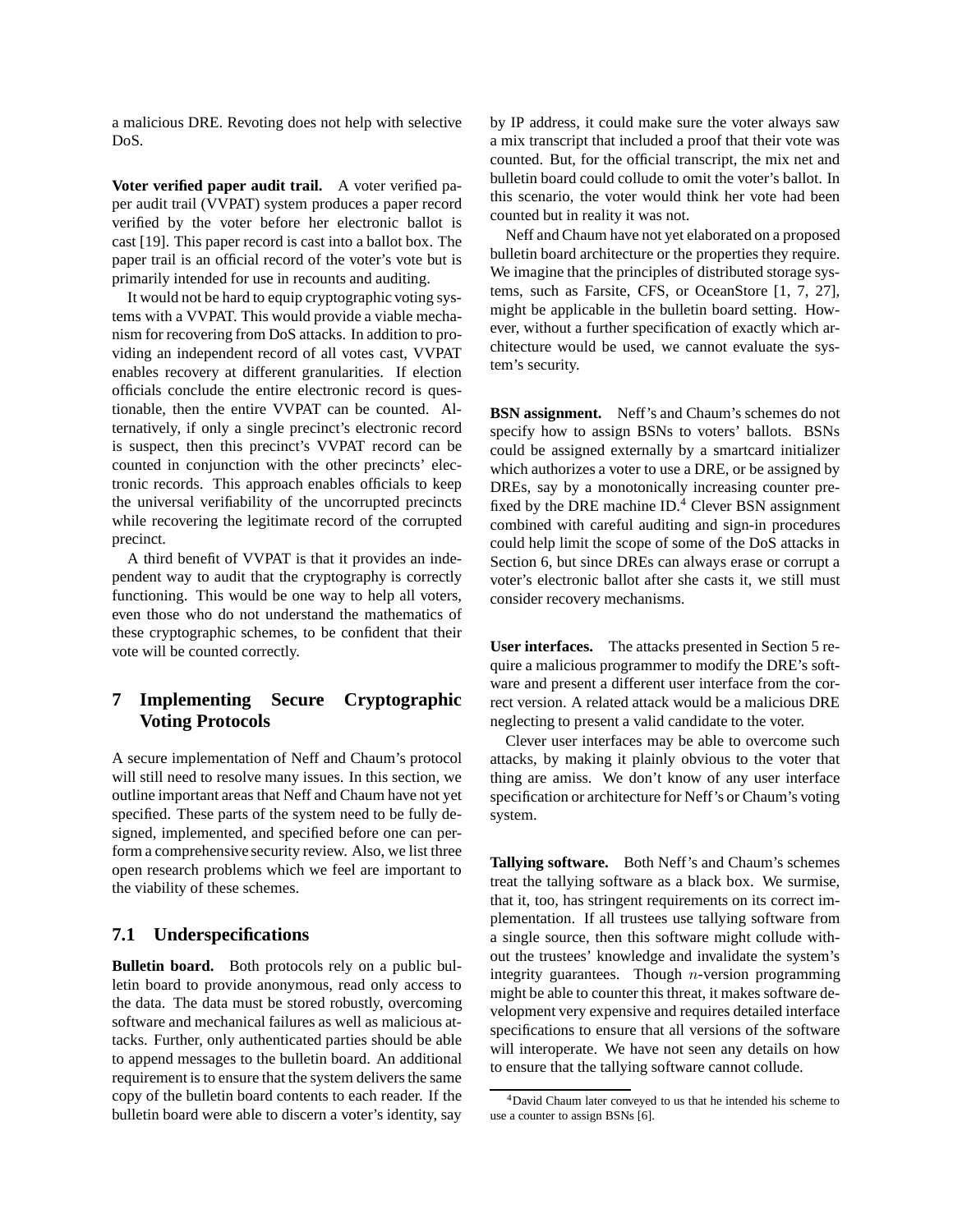### **7.2 Open Research Problems**

**Subliminal channels.** Developing cryptographic protocols that address subliminal channels would help resist privacy and coercion attacks. Subliminal channels in the ballots subvert the confidentiality guarantees provided by encryption. We present some techniques in Section 4 to eliminate subliminal channels in encrypted ballots, but we believe this is still an area for future research.

**Mix net security models.** We would like to see a definition of security for mix nets that is comprehensive for the voting setting. Such a definition must be natural enough to inspire confidence that it is the correct model. For instance, Jakobsson illustrates a subtle privacy violation if the encryption used in the mixes do not provide non-malleability [11], and others have shown similar results [26]. This illustrates the importance and non-triviality of formulating a correct security model for mix nets. We believe the security of cryptographic voting systems would benefit from a thorough study of the relationship between the mix net requirements and those of the rest of the system.

**Humans as protocol participants.** These voting protocols require voters to not just use a cryptographic system, but also to participate in a cryptographic protocol. Cryptographic protocols are fragile to deviations and mistakes in their implementation, and humans have been known to make mistakes. A high level understanding of the protocol is not sufficient; to minimize errors, voters often need to understand how the protocol works. Alternatively, voting protocols must be designed to be as foolproof as possible to "faulty" implementations in the average voter. Voter education could help, but this raises an important human-computer interaction problem: how do we educate voters about these issues without discouraging them that these systems are too complicated to securely use?

## **8 Conclusion**

We laud Neff's and Chaum's ambitious goal: developing a coercion free, privacy preserving voter-verifiable election system. Their systems represent a significant security improvement over current DRE-based paperless systems. Neff's and Chaum's schemes also strive to limit reliance on trusted software and hardware. Most notably, these schemes do not require voters to trust DREs since voters can detect malicious behavior.

Neff's and Chaum's schemes are fully specified at the cryptographic protocol level, but they are underspecified from the systems and human interaction level. Due in part to this underspecification, we have discovered a number of potential weaknesses which only became apparent when considered in the context of an entire voting system. We expect that a well designed implementation and deployment may be able to mitigate or even eliminate the impact of these weaknesses.

We found solutions for some of these weaknesses, but we also identified new challenges and open problems for electronic voting systems. First, subliminal channels have the potential to erode voter privacy and enable voter coercion. Any system that uses a public bulletin board must ensure that the ballots it posts have a unique representation. Second, these voting protocols present a new research challenge by placing human voters directly within an interactive cryptographic protocol. Protocol designers have previously assumed participants are infallible computer agents, but voting protocols must cope with human error and ignorance.

Despite these challenges, we are optimistic about the future prospects of these voting systems.

### **Acknowledgments**

We would like to thank Andrew Neff and David Chaum for helping us understand their voting protocols. Joe Hall, David Molnar, Rob Johnson, Umesh Shankar, and Monica Chew gave invaluable feedback on earlier drafts of this work. This work was supported in part by the NSF under grant CCR-0093337, by the Knight Foundation under a subcontract through the Caltech/MIT Voting Technology Project, and by the US Postal Service.

### **References**

- [1] Atul Adya, William Bolosky, Miguel Castro, Gerald Cermak, Ronnie Chaiken, John Douceur, Jon Howell, Jacob Lorch, Marvin Theimer, and Roger Wattenhofer. FAR-SITE: Federated, available, and reliable storage for a incompletely trusted environment. In *5th Symposium on Operating System Design and Implementation (OSDI)*, pages 1–14, December 2002.
- [2] Ross Anderson. *Security Engineering: A Guide to Building Dependable Distributed Systems*, chapter 3, "Passwords", pages 35–50. John Wiley and Sons, Inc., 2001.
- [3] Jonathan Bannet, David W. Price, Algis Rudys, Justin Singer, and Dan S. Wallach. Hack-a-vote: Demonstrating security issues with electronic voting systems. *IEEE Security and Privacy Magazine*, 2(1):32–37, Jan./Feb. 2004.
- [4] Jeremy Bryans and Peter Ryan. A dependability analysis of the Chaum digital voting scheme. Technical Report CS-TR-809, University of Newcastle upon Tyne, July 2003.
- [5] David Chaum. Secret-ballot receipts: True voterverifiable elections. *IEEE Security & Privacy Magazine*, 2(1):38–47, Jan.–Feb. 2004.
- [6] David Chaum, February 2005. Personal Communication.